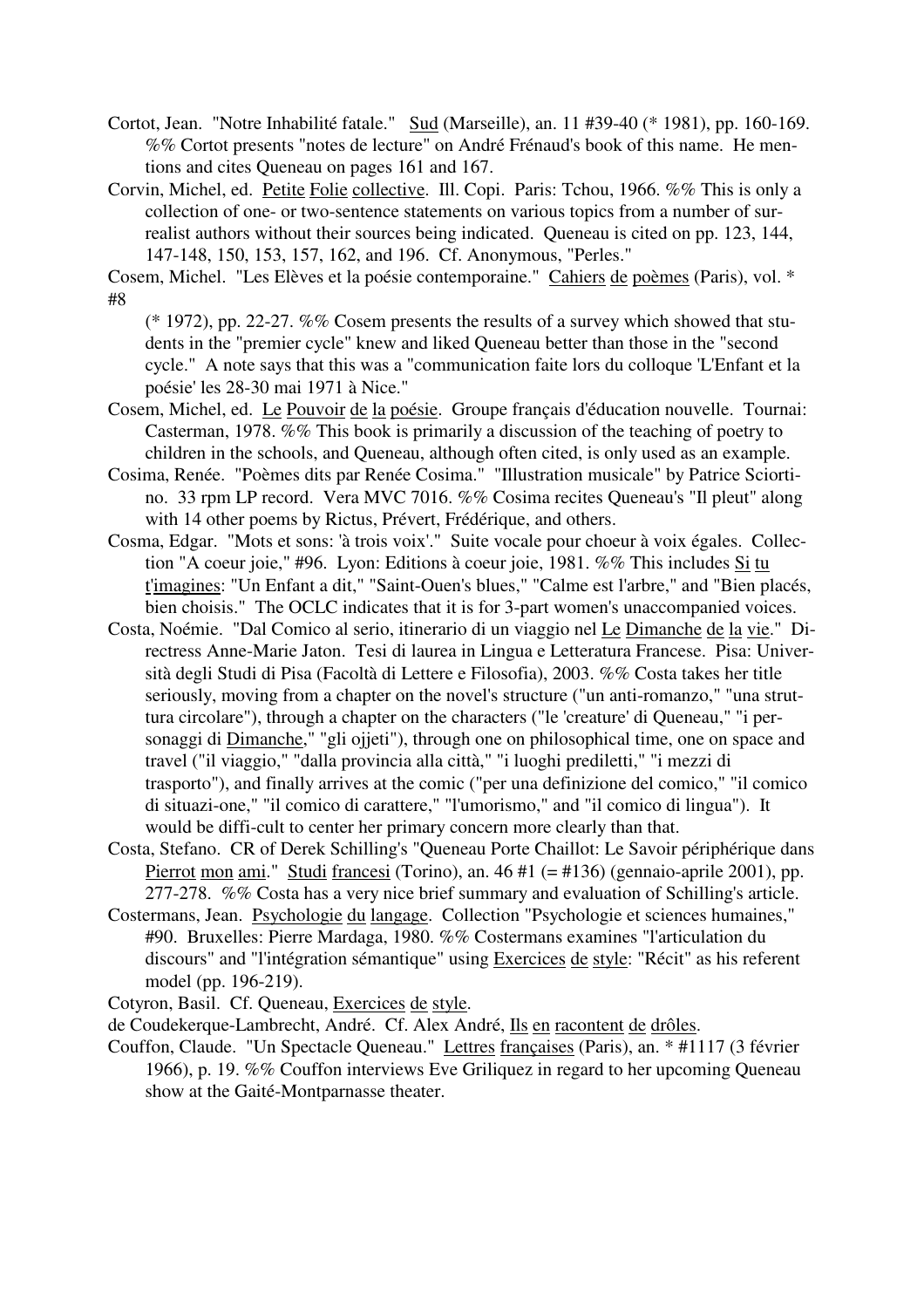- Couffon, Claude. "Un Spectacle Queneau." Lettres françaises (Paris), an. \* #1120 (24 février 1966), p. 16. %% Couffon presents the Eve Griliquez Queneau show at the Gaité-Montparnasse.
- Coulet, Henri, and Rose Fortassié, ed. "Raymond Queneau." In their Idées sur le roman. Paris: Larousse, 1992, pp. 379-382. %% The editors give a short introduction before reprinting almost all of conversation 4 from Entretiens avec Georges Charbonnier.
- Couliou, Michel. Cf. Jean-Pierre Longre, Raymond Queneau en scènes, p. 206.
- Counillon, J.-F. "Bibliothèque tournante." Centre-Presse (Nevers), an. 2 #73 (14 janvier 1949), p. 3. %% Counillon very much likes Saint-Glinglin, but he doesn't think that it has any hidden structure or meaning.
- Cournot, Michel. "L'Autobus de Napoléon." Le Monde (Paris), an. 45 #13507 (2 juillet 1988), p. 19. %% Cournot reviews the offerings of five small theaters, including the Théâtre de l'Oeuvre, which was featuring Les Exercices de style.
- Cournot, Michel. "L'Enfer, c'est les autres. Quarante-six ans après sa création, c'est Albert Camus qui devait jouer 'Huis clos'." Le Monde (Paris), an. 47 #14078 (3 mai 1990), "Arts - Spectacles," pp. 38-39. %% Cournot details the creation of Sartre's "Huis Clos," off-handedly mentioning that in order to fill the evening's bill "Sartre avait prévu de demander à Raymond Queneau une oeuvre de complément."
- Cournot, Michel. "'Exercices de style' d'après Raymond Queneau." Le Monde (Paris), an. 37 #11085 (20 septembre 1980), p. 25. %% Cournot is effusively positive about the Seiler presentation of Les Exercices de style.
- Cournot, Michel. "Loin de Rueil au T.N.P." L'Express (Paris), vol. \* #543 (9 novembre 1961), pp. 28-29. %% Cournot's review seems to say that Queneau was less than happy with Pillaudin's adaptation of his novel.
- Cournot, Michel. "Que se disent donc les ombres?" Nouvel Observateur (Paris), vol. \* #1145 (17 octobre 1986), p. 19. %% Cournot announces the Studio 43 film festival consecrated to Queneau but spends most of his article praising Queneau's contributions to "Monsieur Ripois."
- Cournot, Michel. "Queneau s'en va-t-en guerre." Le Nouvel Observateur (Paris), vol. \* #1126 (6 juin 1986), pp. 90-91. %% Cournot's review of Queneau's Journal 1939-1940 is fairly good but unexceptional.
- Courrière, Yves. Jacques Prévert en vérité. Paris: Gallimard, 2000. %% Courrière names Queneau often but never with any real substance.
- Courrière, Yves. Roger Vailland, ou un libertin au regard froid. Paris: Plon, 1991. %% Courrière merely mentions Queneau, primarily in lists, on pp. 123, 124, 487, 556, 741, and 866.
- Cousseau, Louis. "Loin de Rueil (au T.N.P.)." Canard enchaîné (Paris), an. 42 #2143 (15 novembre 1961), p. 6. %% Cousseau is one of the few to have liked this production.
- Coussy, Denise. "Deux Romanciers Yoruba: Amos Tutuola et Wole Soyinka." L'Afrique littéraire (Sceaux), vol. \* #67 (1<sup>ier</sup> trimestre 1983), pp. 111-132. %% Coussy says (p. 113) that when L'Ivrogne dans la brousse was published, the Parisian intelligentsia preferred to think that Queneau had himself written the book under a pseudonym instead of accepting that a Nigerian literature of such quality could actually exist.
- Couturier, Maurice. "Introduction." In Lolita by Vladimir Nabokov. Collection "Folio," #3532. Paris: Gallimard, 2001, pp. 9-19. %% Couturier indicates that Queneau encou-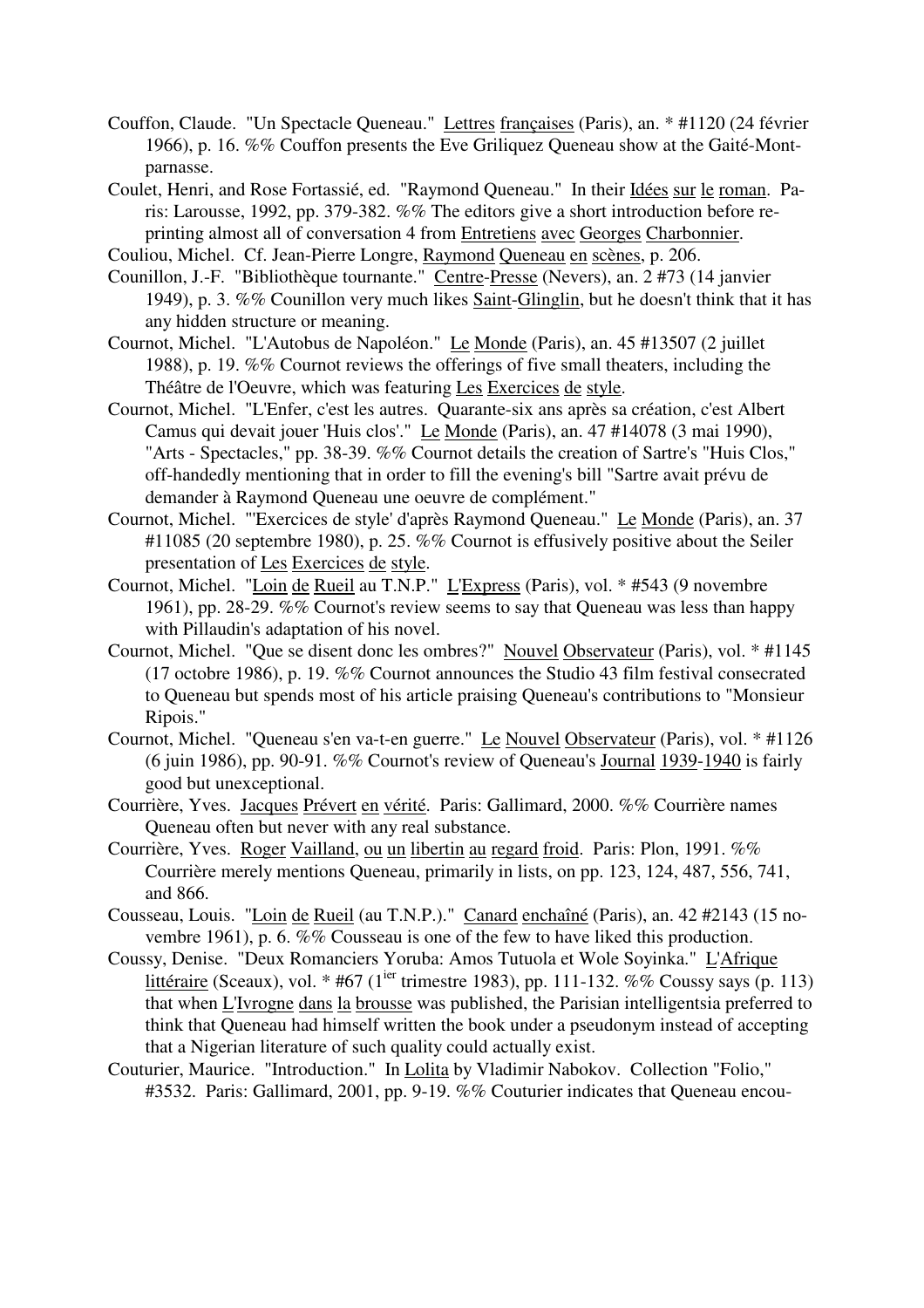raged Gallimard to publish a French translation of Lolita and that the translator actually chosen when Olympia Press decided to publish the work was Eric Kahane, the brother of Maurice Girodias.

- Couty, Daniel. Cf. Jean-Pierre de Beaumarchais and Daniel Couty, ed., Anthologie des littératures de langue française and Dictionnaire des oeuvres littéraires de langue française; Jean-Marc Rodrigues, "Raymond Queneau (1903-1976)"; Nadine Vasseur, "Queneau, Raymond (1903-1976)."
- Covadonga López, Alonso, and Eugenio de Vicente. "Isotopía y análisis textual." In Teoría semiótica: Lenguajes y textos hispánicos. Ed. Miguel Angel Garrido Gallardo. Madrid: Consejo superior de investigaciones cientificas, 1984, pp. 463-471. %% The authors take a few examples of phonetic change/progression from Zazie dans le métro (on pp. 463- 465).
- Craig, George. "The Accosters' Last Stand." Times Literary Supplement (London), vol. \* #4064 (20 february 1981), p. 186. %% Craig's look at Barbara Wright's translation of We Always Treat Women Too Well is far better than this sort of review usually manages to be and offers some worthwhile considerations.

Craig, George. "Playful and 'sérieux'." Times Literary Supplement (London), vol. \* #4626 (29

november 1991), p. 23. %% Craig offers a rather thoughtful review of Barbara Wright's translation of The Last Days and Carol Sanders' translation of Odile.

- Craig, George. "Reading Mallarmé." Modern Language Review (Belfast), vol. 78 #3 (july 1983), pp. 559-572. %% Craig just mentions Queneau's "La Redondance chez Mallarmé" (sic) on p. 570.
- Craig, Homer V. "Current Papers and Books." Mathematics Magazine (Washington, DC), vol. 22 #3 (january-february 1949), pp. 157-158. %% Craig just mentions Queneau as one of the authors included in François Le Lionnais' "Les Grands Courants de la pensée mathématique"; this is in regard to Queneau's "La Place des mathématiques dans la classification des sciences."
- Cranston, Mechthild. "Jürgen Pauls: 'Les Fleurs bleues' von Raymond Queneau: Eine Analyse des Romans unter besonderer Berücksichtigung der Symbolik." French Review (Champaign, Illinois), vol. 49 #1 (october 1975), pp. 135-136. %% This is just a review of Pauls' work.

Creagh, Patrick. Cf. Italo Calvino, "Cybernetics and Ghosts" and The Literature Machine.

- Crespi, Jean. "Raymond Queneau: Romans à entendre et à voir." 2 vol. Directeur Jacques Neefs. Thèse de doctorat. Paris: Université de Paris VIII (Vincennes), 2001. %% Crespi seems to consider the poetic nature of the language which Queneau used in writing his novels.
- Cressard, Armelle. "Massin ou l'amour de la lettre." Le Monde (Paris), an. 47 #14231 (28 octobre 1990), "Radio - Télévision," p. 25. %% Cressard mentions Queneau twice in this prelude to a radio presentation.

Criel, Gaston. Swing. Préf. Jean Cocteau and Charles Delaunay. Paris: Editions universitaires

françaises, 1948. %% Queneau has three lines on the dust cover (deuxième rabat de couverture): "SWING: présence africaine, présence américaine. Mais jusqu'à maintenant absence européenne. Mais voici Delaunay, Panassié, Vian, Criel."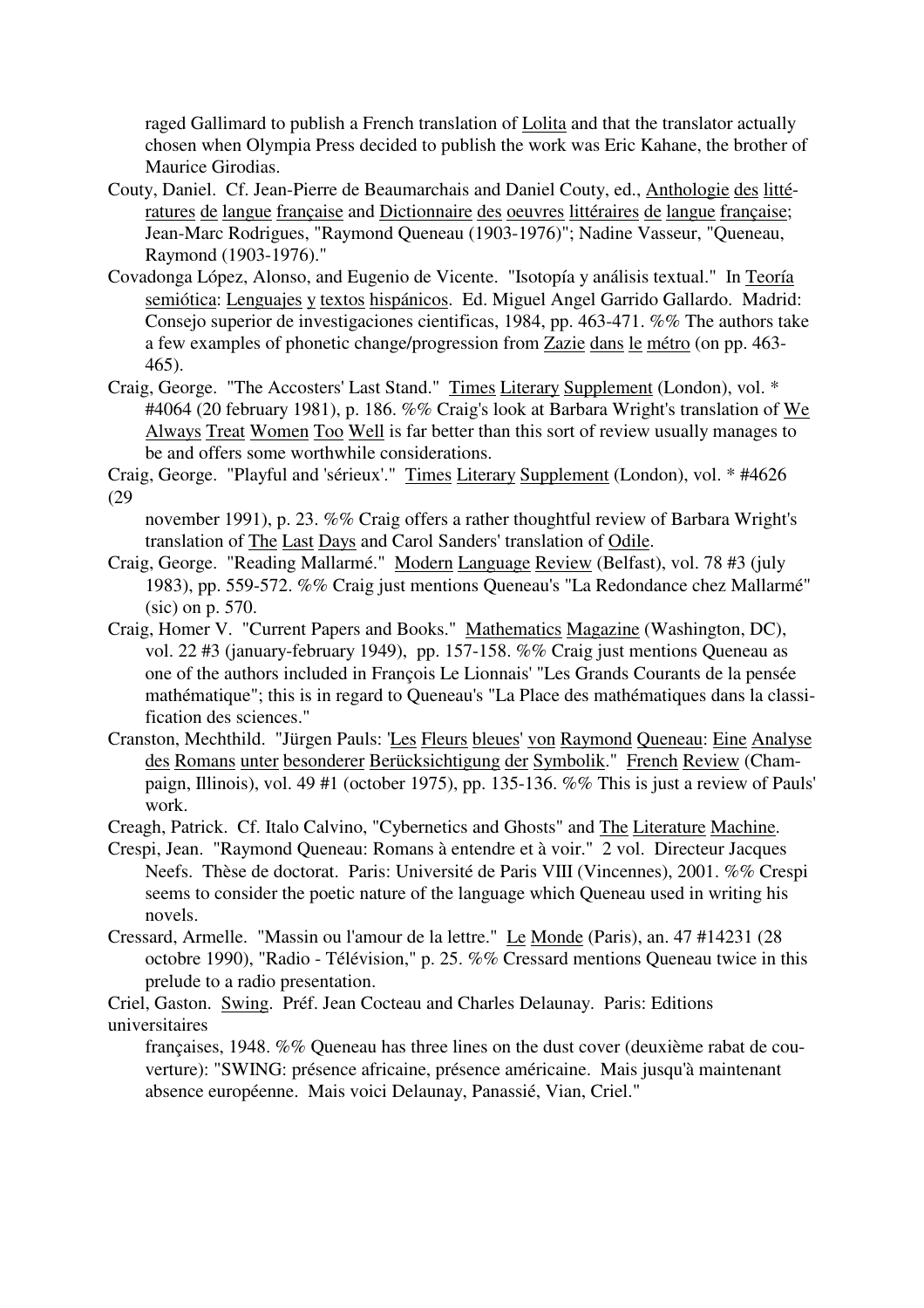- Criticus. "Criticus dissèque Queneau." Aux Ecoutes (Paris), an. 41 #1813 (17 avril 1959), p. 40. %% Criticus finds that Zazie dans le métro has certain attractions but thinks that Queneau could have done better.
- Criticus. "Raymond Queneau." In his Jeunes Gloires. Vol. 2 of Le Style au microscope. Paris: Calmann-Lévy, 1951, pp. 179-94. %% This is rather general and not very good. The "Scorpion" reference (p. 179) is to the Journal intime de Sally Mara and On est toujours trop bon avec les femmes. "Criticus" is probably the pseudonym of Marcel Berger. Cf. Anonymous, "Raymond Queneau jugé par Criticus"; Maurice Nadeau, CR of Le Dimanche de la vie and "Ecrivains, sachez écrire!"; Queneau and André Blavier, Lettres croisées 1949-1976, p. 30.
- Criton, Michel. "Les Suites de Queneau." Tangente (Argenteuil), vol. \* #43 (mai-juin 1995), pp. 4-7. %% After a brief introduction, Criton explains the "suites additives" (cf. Queneau, "Sur les suites s-additives"). He points out that they had already been described, more or less, by Ulam, Leonard Dickson, and Alfred Stöhr in 1934.
- Crochet, Monique Y. "La Création lexicale dans Une Rose pour Morrison de Christiane Rochefort." Modern Philology (Chicago), vol. 83 #4 (may 1986), pp. 379-394. %% There is a mere mention of Queneau here and there.
- Crochet, Monique. "Entretien avec Christiane Rochefort." French Review (Champaign, Illinois), vol. 54 #3 (february 1981), pp. 428-435. %% Rochefort says (p. 430) that Queneau and Vian are about the only French authors that she likes.
- Croci, Giovanni, SJ. CR of Pierrot amico mio. Letture (Milano), an. 2 #7 (giugno 1947), p. 198. %% Father Croci takes a rather non-committal stance.
- Crohm\_lniceanu, Ovid S. Cf. Ion Caraion and Ovid S. Crohm\_lniceanu, ed., Antologia poeziei

franceze de la Rimbaud pîn\_ azi.

- Croizier, Hélène. "Le Traitement de l'histoire dans Les Fleurs bleues de Raymond Queneau et Le Baron perché d'Italo Calvino." TER de lettres. Bordeaux: 1997.
- Crombie, John. "Traduire Queneau: One Hundred Million Million Poems égalent-ils Cent Mille

Milliards de poèmes?" Trousse-Livres (Paris), vol. \* #55 (décembre 1984), pp. 23-25. %% Crombie discusses his translation of Queneau's work into English.

Crombie, John. Cf. Miles Kington, "Versed in Paste-up Poetry"; Janet Zweig, "Ars Combinatoria and the Book"; Queneau, One Hundred Million Million Poems, "Publicitaire," and Yours for the Telling.

Crosland, Margaret. Cf. Pierre Seghers, "Letter from Paris."

- Crosnier, Elise. CR of Les Exercices de style. Journal d'Alger (Alger), an. 2 #398 (24 décembre 1947), p. 4. %% The author gives a most ordinary review of Queneau's work.
- Crossley, James. CR of Marc Lowenthal's translation of Contes et propos. Review of Contemporary Fiction (Elmwood Park, Illinois), vol. 21 #1 (spring 2001), pp. 194-195. %% Crossley reviews the work entitled Stories and Remarks well but not very deeply.
- Crouzet, Michel. Cf. Jean Bessière, "Espace et ubiquité romanesque chez Queneau."
- Crowder, Richard Randolph. "Raymond Queneau, Thinker and Novelist: An Introduction, with Translation, to Bâtons, chiffres et lettres." PhD at Northwestern University (Evanston, Illinois), 1983. Dissertation Abstracts International, vol. 44 #9 (march 1984), p. 2763-A. %% The body of the dissertation is only a translation of the 1965 edition of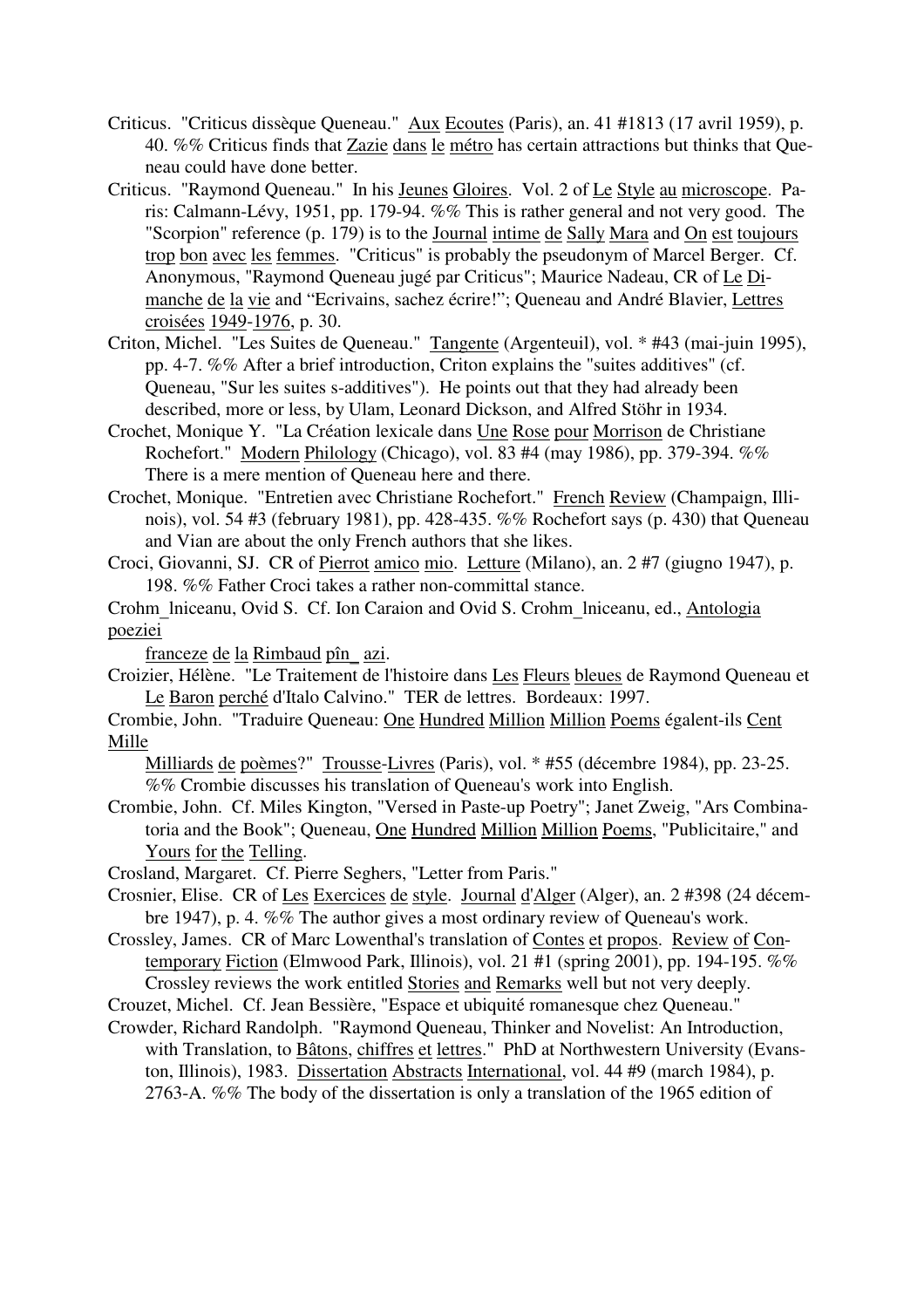Bâtons, chiffres et lettres.

Crowder, Richard R. Cf. Queneau, Raymond. "Preface."

- Crowther, Bosley. "Screen: Dadaism on Film. 'Zazie,' French Import, Opens at the Paris." New York Times (New York), vol. 111 #37922 (21 november 1961), p. 45. %% Crowther describes much of the contents of the Zazie film but looks down his nose at Malle's efforts.
- Crowther, Bosley. "Sterile Farce." New York Times (New York), vol. 111 #37927 (26 november 1961), section 2, p. 1. %% Crowther pooh-poohs the film version of Zazie dans le métro, pompously pontificating in purple prose. Cf. James Stoller, "Zazie dans le métro."
- Crowther, Kitty. Cf. Queneau, Courir les rues: "Zoo familier."
- Cruickshank, John. CR of Barbara Wright's translation of Between Blue and Blue. French Studies (Oxford, England), vol. 27 #1 (january 1973), pp. 101-104. %% Cruickshank is brief, positive, and pointed in his reference to the 1971 Methuen edition (pp. 103-104).
- Cruickshank, John. CR of Christopher Shorley's Queneau's Fiction. French Studies (Oxford, England), vol. 40 #2 (april 1986), p. 236. %% Cruickshank's review is a very nice little summary not only of Shorley's work but also of some problems with Queneau's...
- Cruickshank, John. CR of Richard Cobb's Raymond Queneau. French Studies (Oxford, England), vol. 31 #3 (july 1977), pp. 363-364. %% Cruickshank is quite positive in his presentation of this printing of Cobb's 1976 Zaharoff lecture.
- Cruickshank, John. CR of Walter Redfern's Queneau: "Zazie dans le métro." French Studies (Oxford, England), vol. 35 #4 (october 1981), pp. 483-484. %% Cruickshank's few words are quite positive.
- Cruickshank, John. Cf. Martin Esslin, "Raymond Queneau"; Queneau, Pierrot mon ami: Extract.
- Crumplin, Colin. Hommage à Queneau. England: Anthony Stokes Limited, 1977. %% Crumplin says, in a brief introduction, that he has imitated Queneau's method of work on the Exercices de style in producing these hundred sketches of a cup over a number of years.
- Cubric, Irène Monique Harlek. Cf. Queneau, Zazie no metró.
- Culler, Jonathan D. Structuralist Poetics. London: Routledge & Kegan Paul, 1975. %% A passage on p. 157 barely mentions the Exercices de style.
- Culpan, Mary. "A Reading of Pierrot mon ami." Master's thesis. Director Madeleine Renouard. London: Birkbeck College (University of London), 1985. %% Culpan covers the material well but without flair.
- Cummings, Richard J. Cf. Florence Elaine Rechsteiner, "Fallen Worlds and Artificial Temples:

A Textual Analysis of Queneau's Les Derniers Jours."

Curatalo, Bruno. Cf. Jacques Poirier, "Zizanie dans l'ego: Queneau, philosophe et voyou."

- Curtay, Jean-Paul. La Poésie lettriste. Paris: Seghers, 1974. %% Curtay tells (p. 12) of Queneau reading Isou's book (Introduction à une nouvelle poésie et à une nouvelle musique) and cites (p. 319) the words concerning Queneau from Gabriel Pomerand's article.
- Curtis, Sarah. "New Fiction." The Times (London), vol. \* #56855 (2 february 1967), p. 16. %% In the few words she gives to Barbara Wright's translation of Between Blue and Blue, among the works of other authors, Curtis is positive but puzzled and concentrates on nar-rating the plot.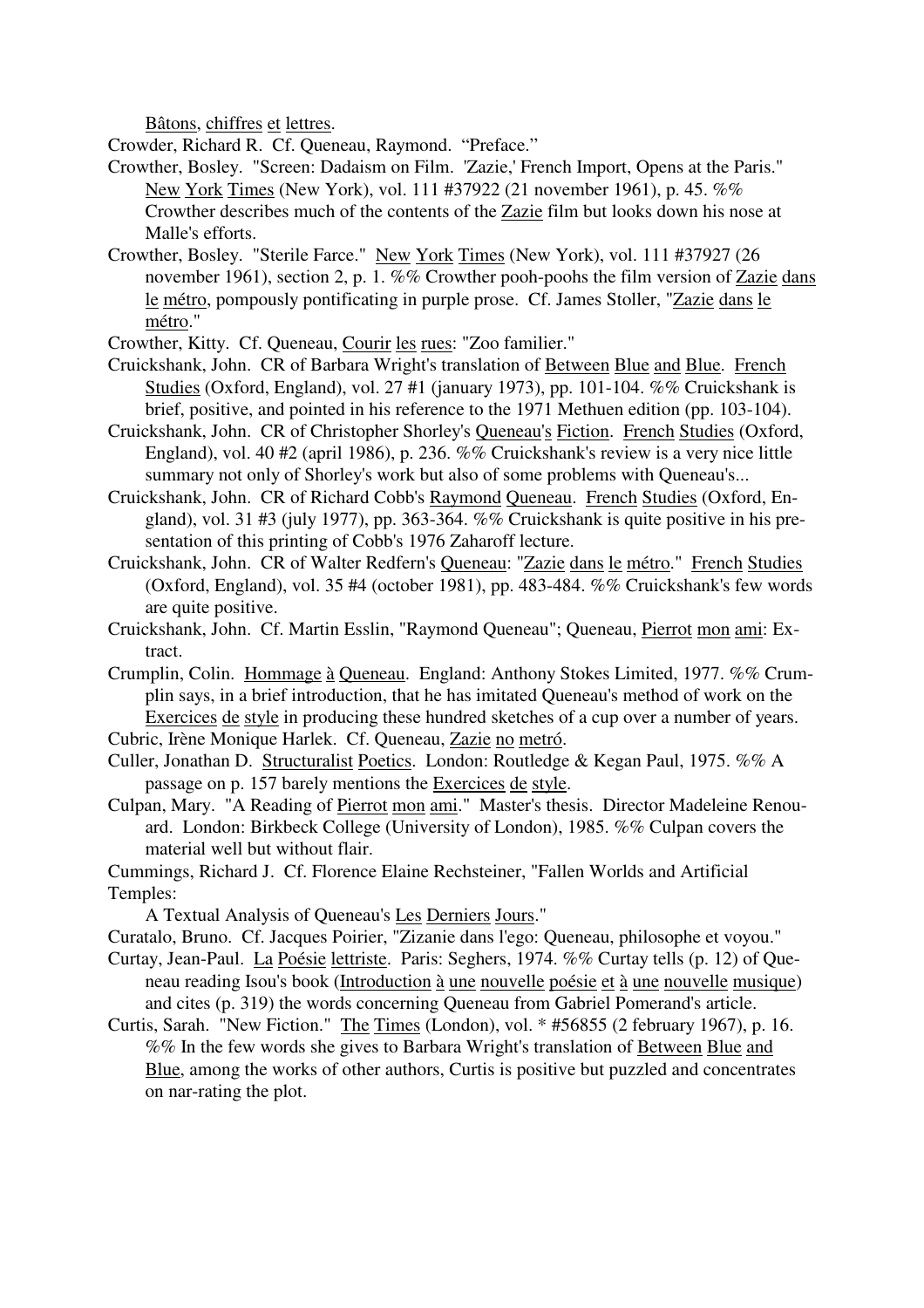- Curtiss, Thomas Quinn. "Catching Up on Worthy Paris Movies." International Herald Tribune (Paris), an. \* #27539 (31 july 1971), p. 7. %% Curtiss depicts the On est toujours trop bon avec les femmes film rather positively, saying that "its laughter is crude and low but often contagious."
- Curtiss, Thomas Quinn. "Clément: A Miscast Director." International Herald Tribune (Paris), an.  $*$  #27496 (11 june 1971), p. 7. %% The author describes the <u>On est toujours trop bon</u> avec les femmes film, finding it "singularly dirty and occasionally quite funny" but generally liking it.
- Curtiss, Thomas Quinn. "Picasso's 'Desire' Gets to the Stage and Keeps It Ajump." International Herald Tribune (Paris), an. \* #\* (22-23 july 1967), p. 6. %% Curtiss describes the problems involved in getting Picasso's play staged just outside of St-Tropez. Cf. Geneviève Breerette, "Jean-Jacques Lebel, artiste et écrivain."
- Curtiss, Thomas Quinn. "Raymond Queneau's Exercises in Style." International Herald Tribune (Paris), an. \* #\* (21-22 march 1981), pp. 7-8. %% Curtiss is very enthusiastic about Wright's Exercises in Style and even praises at some length the Jacques Seiler production in Paris.
- Curtiss, Thomas Quinn. "Two Small Breakers in the New Wave." International Herald Tribune (Paris), an. \* #\* (2 november 1960), p. 5. %% Curtiss sees the difference between the strengths and the weaknesses of Zazie dans le métro in the film version.

Curtius, Ernst Robert. Cf. Klaus Ley, "Raymond Queneau."

Cutler, Anne. "La Leçon des lapsus." La Recherche (Paris), vol. 11 #112 (juin 1980), pp. 686-

692. %% Although this is an interesting article on slips of the tongue, the only mention of Queneau is in the teaser. The article has almost no mention of literature at all.

Czarny, Norbert. "Bonne Humeur et insolence." Quinzaine littéraire (Paris), vol. \* #9378 (16-

31 janvier 2007), pp. 16-17. %% Czarny presents rather than reviews the third volume of Les Oeuvres complètes de Raymond Queneau (the second volume containing the novels).

- Czarny, Norbert. "Fleur bleue et chiendent." Quinzaine littéraire (Paris), vol. \* #833 (16 juin 2002), pp. 5-6. %% Czarny takes the instance of the publication of four new Queneau works (the second volume of Les Oeuvres complètes de Raymond Queneau, Queneau's Aux Confins des ténèbres: Les Fous littéraires français du XIX<sup>e</sup> siècle, Anne-Isabelle Que-neau's Album Raymond Queneau, and Michel Lécureur's biography of Queneau) to write a rather nice essay on Queneau.
- Czarny, Norbert. "Il était perdu dans vos pensées." Quinzaine littéraire (Paris), vol. \* #810 (16 juin 2002),pp. 7-8. %% Czarny considers two Marcel Aymé works and just barely touches on the relationship between Aymé and Queneau.
- Czarny, Norbert. Cf. Bertrand Tassou, "Raymond Queneau et Marcel Aymé, correspondances."
- D. "Raymond Queneau." La Flandre libérale (Gand), an. 77 #27 (27 janvier 1951), p. 3. %% This is a sort of review of Claude Roy's "Raymond Queneau" article in La Gazette des Lettres.
- D., B. "M. Merleau-Ponty a magistralement commencé son cours de philosophie." Le Monde (Paris), an. 10 #2482 (17 janvier 1953), p. 6. %% The author mentions that Queneau was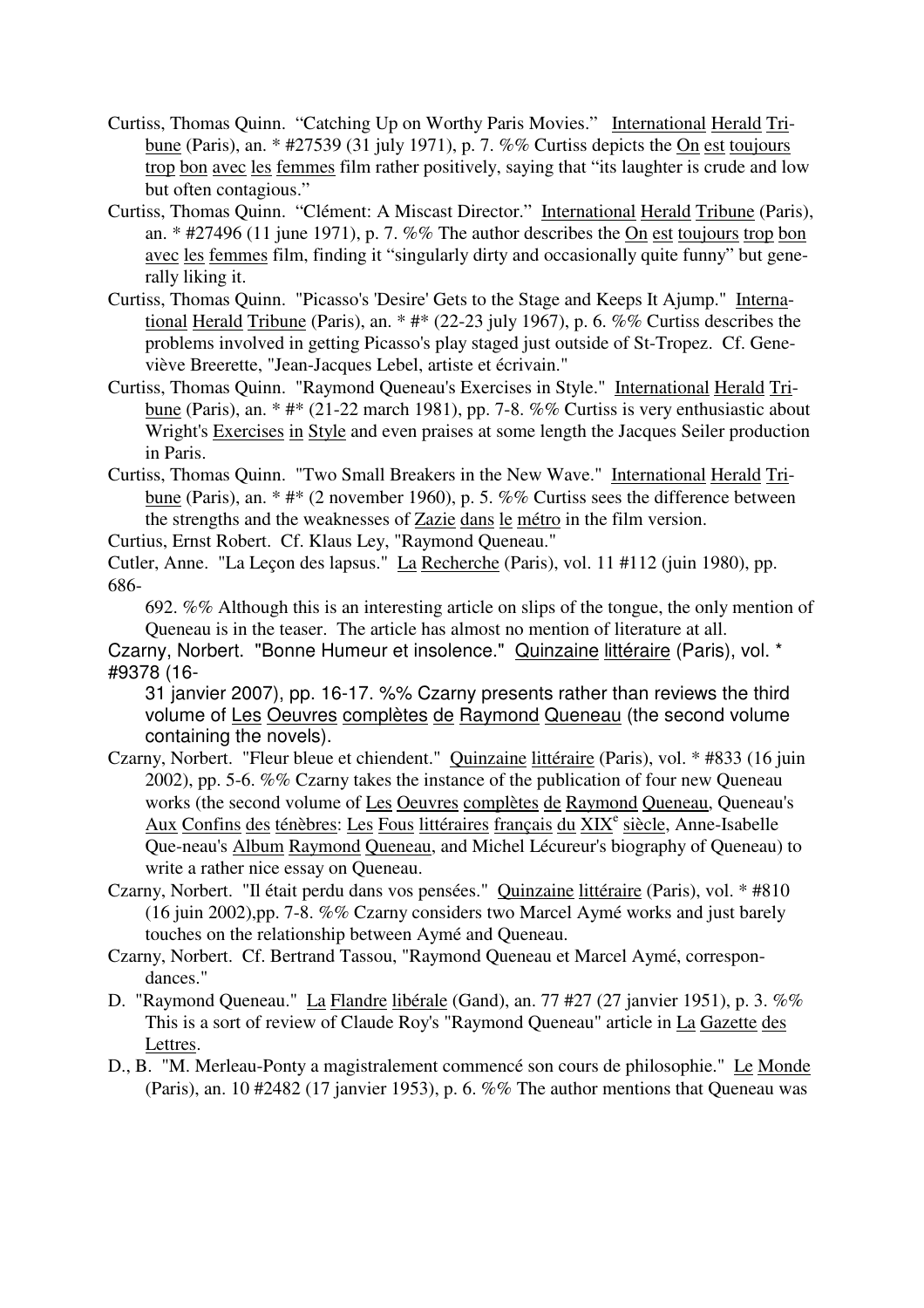present for this first lecture. The author was actually Bertrand Poirot-Delpech: cf. his "Cours inaugural de M. Merleau-Ponty."

- D., G. CR of Les Derniers Jours. Les Cahiers du Sud (Marseille), an. 23 vol. 15 #185 (juillet 1936), pp. 596-597. %% The author finds a "certain sympathy" for the characters and the author in spite of some aspects of the novel.
- D., G. CR of Pierrot mon ami. France socialiste (Paris), an. # (22 septembre 1942), p. %% The author is brief and positive.
- D., G. "Exercices... de style à Saint-Germain-des-Prés." Libération (Paris), an. 5 #1425 (9 avril 1949), p. 2. %% The author gives a very basic (but thoughtful) presentation of the Frères Jacques version of Les Exercices de style.
- D., G. "Queneau veut être le Diderot du XX<sup>ième</sup> siècle." L'Express (Paris), vol. \* #228 (10 février 1956), p. 11. %% The author gives only a very general description of L'Encyclopédie de la Pléiade.
- D., J.-M. CR of Les Exercices de style. Franc-tireur (Paris), an. 16 #3881 (17 janvier 1957). p. 7. %% The author is especially appreciative of the edition published by the Club des libraires.
- D., J.-M. "Les Exercices de style: La Virtuosité." Populaire du Centre (Limoges), an. 85 #27 ( $1^{iter}$  février 1990), p. 7. %% The author gives a warm review to a show previously announced in Anonymous, "Les Exercices de style de Raymond Queneau." Cf. also P. J., "La Limousine transformée en autobus"; Gabriella Rettura, "Les Exercices de style di Ray-mond Queneau: Il Testo moltiplicato."
- D., R. "Poésie, photo, dessein et musique à l'assaut du 'Petit Paris'." Libération (Paris), an. 11 #3176 (23 novembre 1954), p. 2. %% The author just notes the appearance of the Yves Robert - Frères Jacques recording of Les Exercices de style.
- D.-W., L. "Les Dimanches de la vie (sic)." Pourquoi pas? (Bruxelles), an. 42 #1738 (21 mars 1952), p. 850. %% The author gives a short summary of the novel.
- D'Oria, Domenico. "Lipogrammi: Disparizioni/Apparizioni." In Attenzione al potenziale. Il Gioco della letturatura. Ed. Brunella Eruli. Firenze: Marco Nardi Editore, 1994, pp. 77- 84. %% D'Oria treats of the lipogram, and especially how Perec used it in La Disparition.
- D'Oria, Domenico. "L'Oulipo en italien." Il Traduttore letterario (Roma), an. 2 #3-4 (lugliodicembre 1987), pp. 31-38. %% D'Oria reviews the Oulipo's 1973 work, La Littérature potentielle (Créations Re-Créations Récréations), mentioning that Ruggero Campagnoli and Yves Hersant had created an Italian version in 1985 [La Letteratura potenziale (Creazioni, ri-creazioni, ricreazioni)]. He concentrates on such techniques as the palindrome and the lipogram but also gives some examples of Italian oulipian texts.
- D'Ugo, Nicola. "Gli eroi e antieroi di Raymond Queneau." Controluce (Roma), an. 8 #11 (novembre 1999), p. 12. This is at http://www.controluce.it/controluce/ann8nu11/glie.htm %% This brief article first appeared in this local newspaper then in this online version. D'Ugo centers on the double protagonist of Les Fleurs bleues.
- Dachy, Marc. "Oulipo." La Relève (Bruxelles), an. 31 #43 (25 octobre 1975), pp. 12-13. %% Dachy details the presentation that seven members of the Oulipo gave during their visit to Bruxelles.
- Daeninckx, Didier. Lumière noire. Collection "Série noire," #2109. Paris: Gallimard, 1987. %% A detective visits another character in this novel who is in the process of preparing a mechanical display of Pierrot mon ami at the request of the city of Le Havre for a celebra-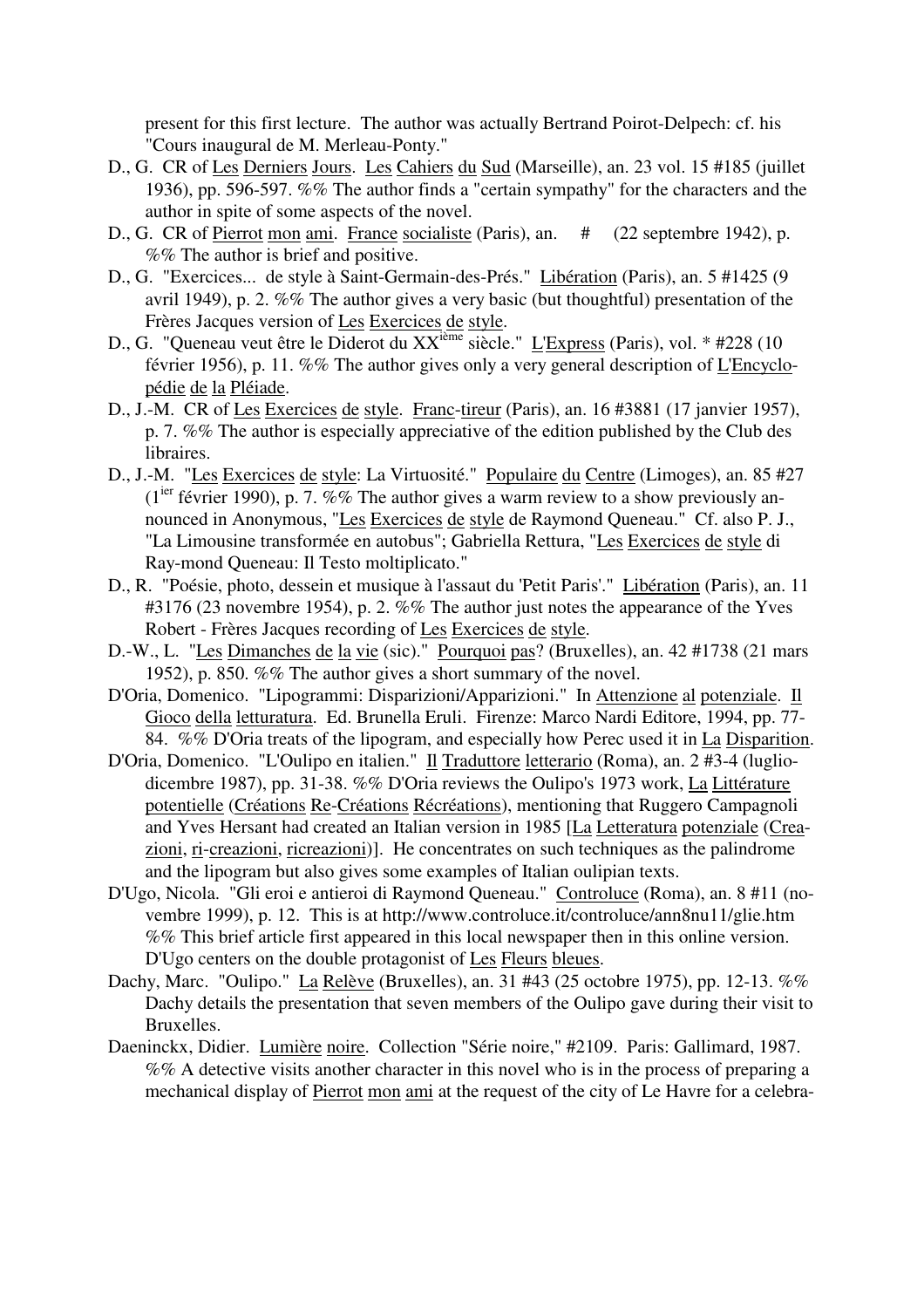tion of Queneau's 85th birthday (pp. 153-155).

Daeninckx, Didier. Cf. Bertrand Tassou, "Les Enfants de Raymond."

- Dagen, Philippe. "La Chronique du XX<sup>e</sup> siècle dans les tableaux de Jean Hélion." Le Monde (Paris), an. 53 #16150 (28 décembre 1996), p. 18. %% A good part of Dagen's article is composed of citations from Hélion's Lettres d'Amérique and Dagen's comments on them.
- Dagen, Philippe. CR of Queneau's Histoire d'un livre. Le Monde (Paris), an. 51 #15827 (16 décembre 1995), "Le Monde des livres," p. xi. %% Dagen presents the history of this work, to wit: in 1961 the painter François Arnal suggested to Queneau that he might create a story on the basis of the 52 sketches which Arnal was offering him. Queneau worked for three years on this text, which is a reflection on the act of writing, but at that time no publisher showed any interest. This, then, is the first publication of either the text or the art work.
- Dagen, Philippe. "Une Leçon de fraternité et de morale sous l'Occupation." Le Monde (Paris), an. 54 #16658 (18 août 1998), p. 17. %% Dagen's article centers on what Daniel-Henry Kahnweiler underwent before and during the war, concentrating on the time he spent at Saint-Léonard-de-Noblat in the Limousin. The details concerning Queneau are of special interest.
- Dahan, Albert. "Raymond Queneau et Armand Salacrou se réunissent..." France-soir (Paris), an. \* #4591 (29 avril 1959), p. 13. %% Dahan reports that Queneau and Salacrou got together to discuss an upcoming soccer match, with citations from both of them...
- Dahan, Bernard. "De tu à vous." Amis de Valentin Brû #24-25 (décembre 1983), pp. 13-16. %% Dahan reflects on Queneau and Jean Hélion.
- Dailleau, Sylviane, and Marcelle Gautrot. L'Ecrit, le signe. Catalogue of the exhibition at the Centre Georges Pompidou, 23 octobre 1991 -- 20 janvier 1992. Pref. Michel Melot. Paris: Centre Georges Pompidou, 1991. %% Page 86 has a reproduction of one of Queneau's paintings, an untitled street scene showing a man, a woman, and a cyclist (1948).
- Daix, Pierre. "D'un comique nommé Queneau." Les Lettres françaises (Paris), vol. \* #760 (12 février 1959), p. 7. %% Daix writes a lively presentation of Zazie dans le métro, but he really doesn't add much to our understanding or appreciation of the work.
- Daix, Pierre. "Débuts dans la posterité." Les Lettres françaises (Paris), an. 14 #634 (30 août 1956), p. 2. %% Daix reviews five works, among which is Pour une bibliothèque idéale; he only gives it a few words.
- Daix, Pierre. "Etre moderne." Les Lettres françaises (Paris), an. 14 #627 (5 juillet 1956), pp. 1

and 3. %% Daix considers how the Encyclopédie de la Pléiade can help to keep us aware of how "modern" antiquity really was.

- Daix, Pierre. "Peut-on écrire l'histoire de la littérature française?" Les Lettres françaises (Paris), an. \* #769 (16 avril 1959), p. 2. %% Daix offers a very careful and specific evaluation of the third volume of L'Histoire des littératures in the L'Encyclopédie de la Pléiade.
- Daix, Pierre. "Raymond Queneau aneb vicení stylu." Trans. Bohumila Grögerová. Svetová Literatura (Praha), vol. \* #2 (\* 1965), pp. 60-62. %% This includes a translation into Czech (pp. 62-74) by Bohumila Grögerová and Josef Hirsal of (in order) Si tu t'imagines: Chêne et chien ("Je naquis" through "en se curant le nez"); Instant fatal: "Pour un art poétique" (5, 9, 11) and "Nocturne"; Les Ziaux: "Il pleut"; Instant fatal: "Quelqu'un," "Dans l'espace," "Si tu t'imagines," "Maigrir," and "Vieillir"; Les Ziaux: "Les Ziaux" and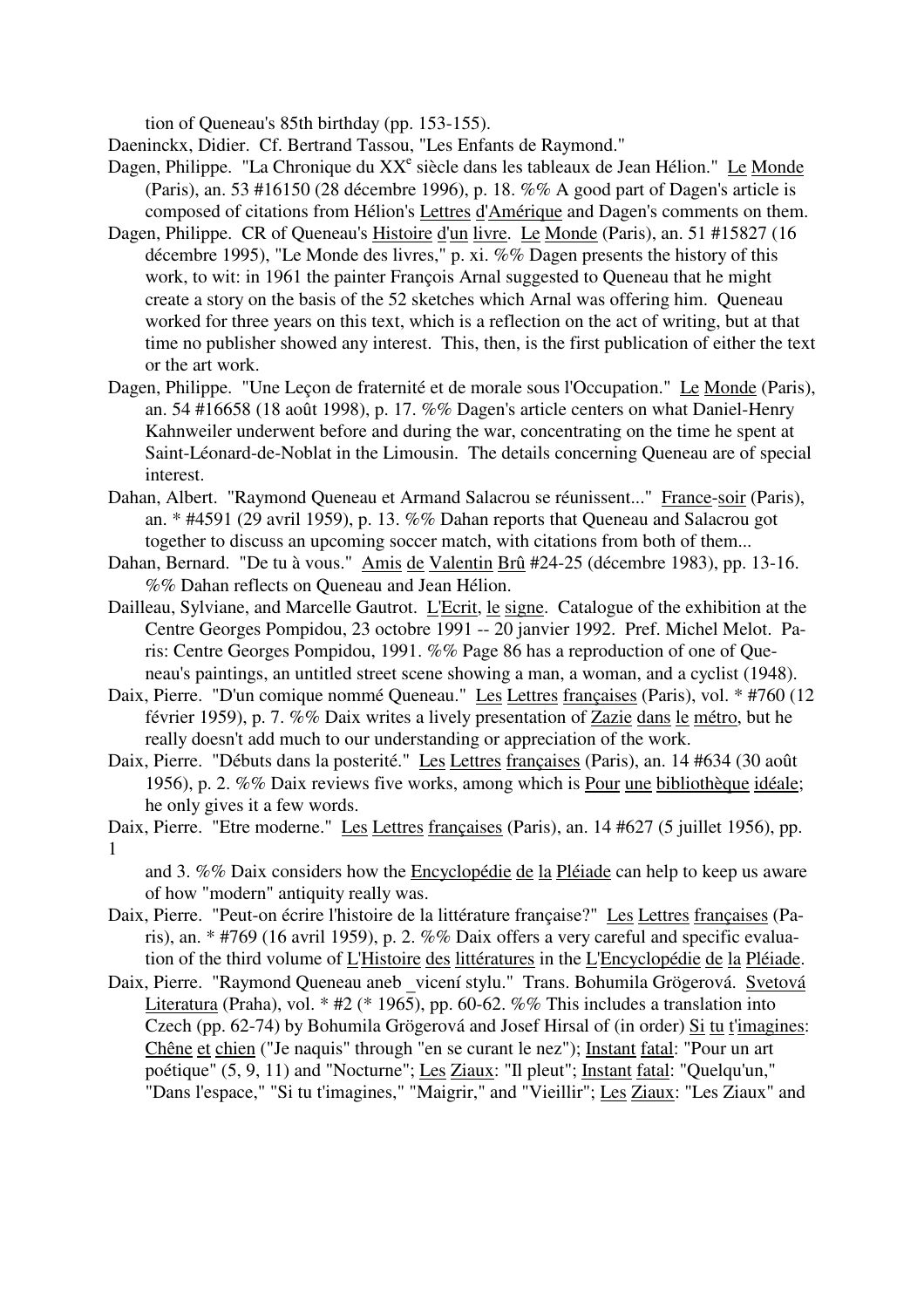"Calme est l'arbre"; Instant fatal: "Sans délire" and "Tant de sueur humaine"; Les Ziaux: "Sourde est la nuit" and "Chiens d'Asnières"; Instant fatal: "Lampes taries" and "A d'autres"; and Les Ziaux: "Explication des métaphores."

Daix, Pierre. La Vie quotidienne des surréalistes: 1917-1932. Paris: Hachette, 1993. %% Daix

presents long sections of "Recherches sur la sexualité" with some commentary (pp. 356- 369) and later (pp. 379-389) deals with the events surrounding the fracture of the surrealist group.

Daix, Pierre. Cf. Queneau and André Blavier, Lettres croisées 1949-1976, p. 291.

Dallas, Lucy. CR of Marc Lowenthal's translation of Queneau's Contes et propos. Times Literary Supplement (London), an. \* #5107 (16 february 2001), p. 32. %% Dallas gives a very positive review, although she does point out a weakness in Lowenthal's notes.

Dällenbach, Lucien. "Les Formes littéraires. L'Oeuvre littéraire et sa mise en abyme." In Le Grand Atlas des littératures. Ed. Jacques Bersani. Pref. Jacques Bersani and Gilles Quinsat. Paris: Encyclopaedia Universalis, 1990, pp. 30-31. %% Dällenbach refers (p. 31) to Queneau's appearance at the end of his Les Enfants du Limon, where he "receives" the material which will permit him to write this very novel.

Dalmas, André. "Catéchisme du dimanche." Tribune des Nations (Paris), an. 19 #335 (21mars

1952), p. 6. %% Dalmas has chosen to review the man Queneau himself, only referring to his Le Dimanche de la vie incidentally, in a series of brief questions and answers. Pas mal.

- Dalmas, André. "Pequeneaulogie." Tribune des Nations (Paris), an. 26 #691 (6 février 1959), p. 6. %% While giving the usual plot synopsis of Zazie dans le métro and referring to the unusual aspects of Queneau's use of language in that novel, Dalmas adds other elements and insights to give a most valuable review of Queneau's work.
- Dam, René. "Au Comité National des Ecrivains des poètes se font entendre." Les Lettres françaises (Paris), an. 8 #197 (26 février 1948), p. 5. %% Dam names Queneau as one of the "aînés" before whom younger poets read at this reception.

Dam, René. "Chronique de grammaire." Contemporains (Paris), vol. \* #5 (août-septembre 1951), pp. 749-753. %% Dam considers the need for a renewal of French spelling, and he refers to Queneau's ideas rather often.

Dam, René. CR of Saint-Glinglin. Age nouveau (Paris), an. \* #33 (janvier 1949), pp. 100- 101. %% Dam likes Saint-Glinglin but does not evaluate it.

Damase, Jean-Michel. "Queneau croqué par la 'Croqueuse'." Amis de Valentin Brû #36-37 (décembre 2004), pp. 33-38. %% Daniel Delbreil interviews Damase, who gives a detailed first-hand account of how it happened that Queneau had almost no role in the creation of the "Croqueuse de diamants" which Roland Petit actually produced on stage. At root, Damase lays the blame on a strong-willed and egocentric Zizi Jeanmaire and a weak Roland Petit.

Damase, Jean-Michel. Cf. Amis de Valentin Brû #8 (septembre 1979), emission #5. This con-

cerns Queneau's trip to America and his connection with the ballet "Croqueuse de diamants."

Dambre, Marc. Roger Nimier. Paris: Flammarion, 1989. %% Apparently Nimier did not like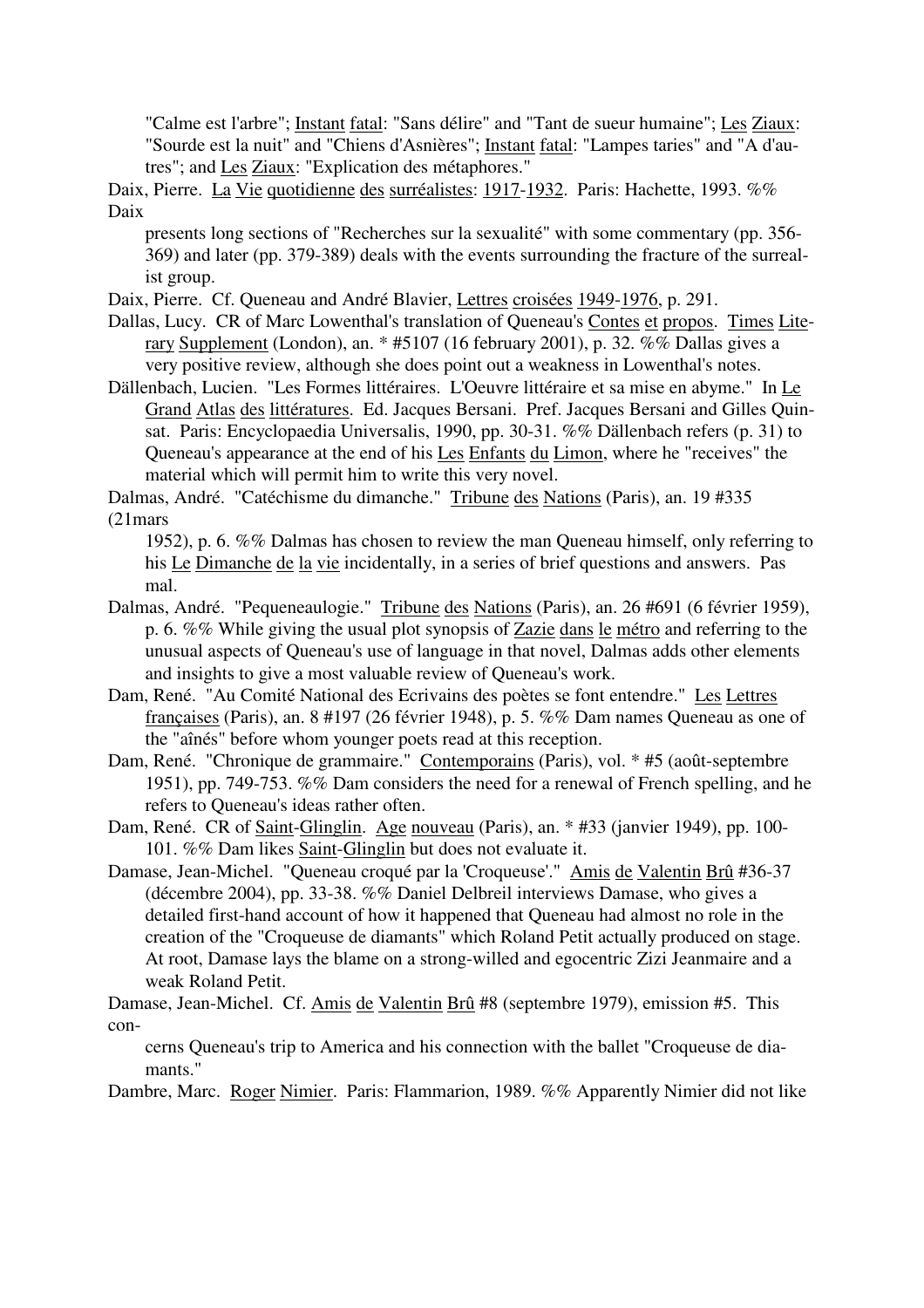Queneau very much (pp. 203, 294, and 494).

- Dambre, Marc. Cf. Claude Debon, "Exercices de style de Raymond Queneau ou les genres dans tout leur éclat (de rire)."
- La Dame de Pique. "Broadway ... ou la rue du D<sup>r</sup> Potard." Les Lettres françaises (Paris), vol. 10 #307 (13 avril 1950), p. 2. %% This little entry points to Queneau's "Broadway, leur village..." and associated articles but claims that Queneau had once prepared to be a pharmacist...
- Damert, Lilo. Cf. J. P. Vivet, "Après les Maudits René Clément se propose de réaliser Le Meilleur des mondes inspiré du 'Candide' de Voltaire."
- Danan, Joseph. "Cent Mille Milliards de romans." Cahiers Raymond Queneau #8-9 (18 juin 1988), pp. 30-48. %% Danan actually centers on the complexity of intra- and intertextuality in Le Chiendent.
- Danan, Joseph. "De la fidelité à l'auteur et aux oeuvres." Amis de Valentin Brû #20 (octobre 1982), pp. 40-41. %% Danan describes the ambiance of the first colloquium in Verviers more than giving an in-depth review. Cf. also Amis de Valentin Brû #20, pp. 46-47.

Danan, Joseph. "Etude d'un 'mot poétique' dans Le Chiendent." In Raymond Queneau. Cahier

de l'Herne #29. Ed. Andrée Bergens. Paris: Editions de l'Herne, 1975, pp. 171-177. %% Danan gives a brief analysis of the novel in terms of the "porte" and its role in the novel. This article reappeared in the 1999 edition.

- Danan, Joseph. "Poétique du Chiendent de Raymond Queneau." Mémoire de maîtrise. Directeurs MM. Marcellesi and Slatka. Rouen, 1971. %% Danan's work is rather good, even if it does not really consider the "poétique" in much depth. Cf. Astrid Bouygues and Daniel Delbreil, "Claude Simonnet face à l'homme Raymond Queneau," p. 56.
- Danan, Joseph. "Le Roman conique." Cahiers Raymond Queneau #16 (25 décembre 1990), pp. 5-10. %% Danan treats of circularity, especially in Loin de Rueil but also in Le Chien- dent.
- Danan, Joseph. "La Stratégie de la mygale." Temps mêlés #150 + 11 (février 1981), pp. 15- 21. %% This is on Le Chiendent and philosophy.
- Danan, Joseph. Cf. Gilles Boulan, Gildas Bourdet, Claude Confortès, Joseph Danan, David Lemahieu, Christian Palustran, Yoland Simon, and Stéphanie Tesson, Queneau que si!; Astrid Bouygues and Daniel Delbreil, "Claude Simonnet face à l'oeuvre de Raymond Que-neau," p. 80.

Daniel. Cf. Monique Bringer, "Sur un problème de R. Queneau."

- Daniel, Yvan. "Raymond Queneau et le papillon de Zhuangzi." In France-Asie: Un Siècle d'échanges littéraires. Ed. Muriel Détrie. Paris: You-Feng, 2001, pp. 315-322. %% Daniel reviews Queneau's interest in the Orient in some detail, looking at his readings and how each affected him and especially how this is recognizable in Les Fleurs bleues and Morale élémentaire.
- Daniel, Yvan. Cf. Pierre Brunel and Yvan Daniel, Les Fleurs bleues: Raymond Queneau.
- Daninos, Pierre. Cf. Anonymous, "La Fausse Dame-pipi, c'était Daninos"; Monique Lefevre, Un Rire par jour; Queneau and André Blavier, Lettres croisées 1949-1976, pp. 128 and 356 (note 135); Carmen Tessier, "Les Potins de la commère" (20 février 1957).
- Danko. He was an American poet who briefly interested Queneau. There is some sort of manuscript available at the CDRQ under "Danko." Cf. Michel Lécureur, Raymond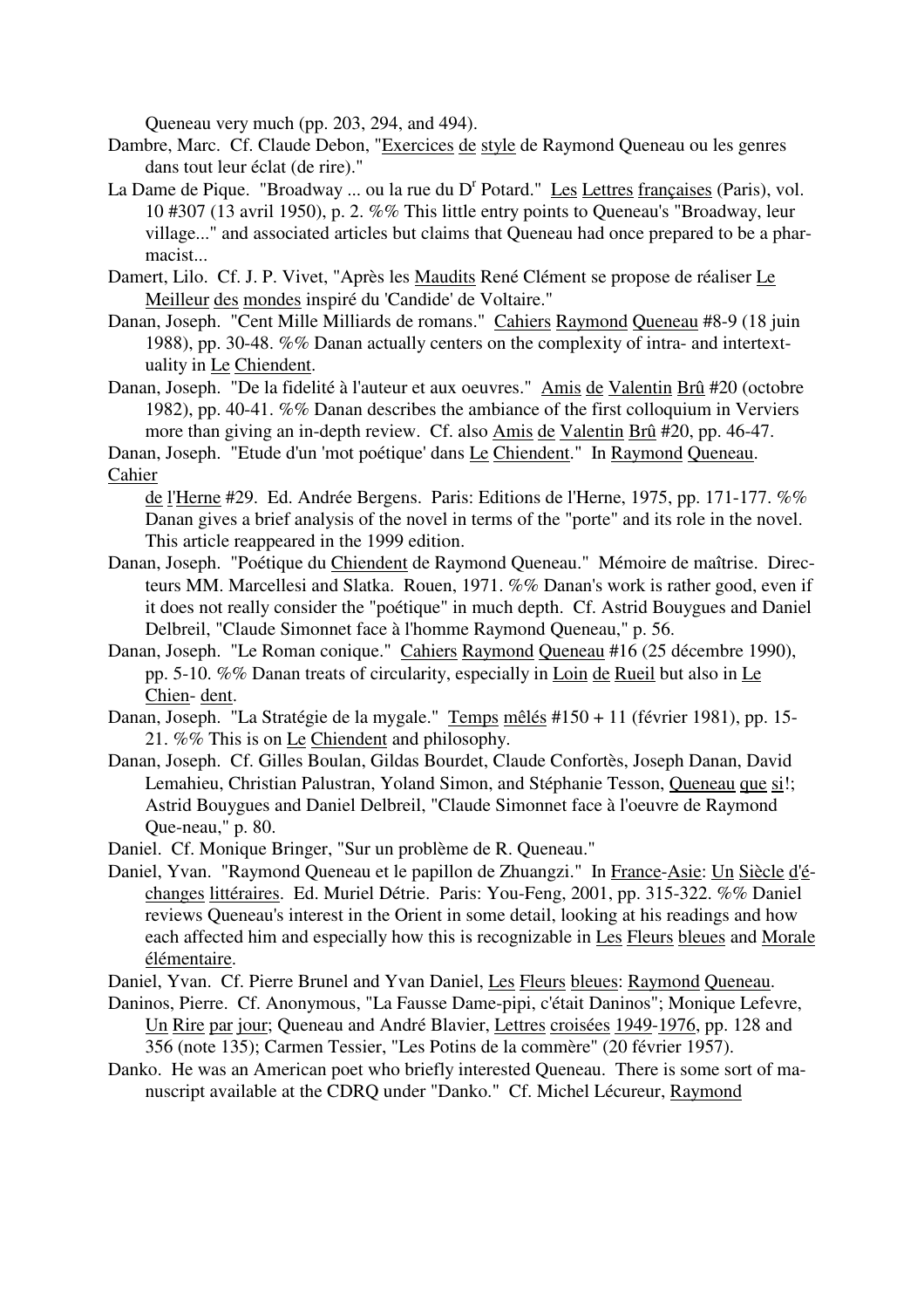Queneau, p. 35.

- Dannatt, Adrian. "Jacques Bens." The Independent (London), an. \* #4644 (5 september 2001), "Wednesday Review," p. 6. %% Dannatt gives a rather complete and interesting obituary and evaluation of Bens' life and work.
- Danoen, Emile. "Raymond Queneau remet souvent à la Saint-Glinglin la suite de ce qu'il vient d'écrire." Les Lettres françaises (Paris), an. 8 #219 (29 juillet 1948), p. 3. %% This is an interview which concentrates especially on Saint-Glinglin.
- Danoen, Emile. "Raymond Queneau, romancier." Combat (Paris), an. 4 #163 (17 décembre 1944), p. 2. %% This is only a general article. Cf. Paul Morelle, "Raymond Queneau 44."
- Danoen, Emile. "Rencontre au 'Balcon fleuri' avec un poète gaélique." Les Lettres françaises (Paris), an. 8 #221 (19 août 1948), p. 3. %% Danoen reviews On est toujours trop bon avec les femmes; while he does not actually name Queneau as the real author, there is a hint in the last line or two.

Danoen, Emile. "Si tu t'imagines xa va durer toujours la saison des za, la saison des amours..."

Ce Soir (Paris), an. 12 #2211 (27 novembre 1948), p. 2. %% This review of L'Instant fatal is fairly ordinary.

- Danoen, Emile. "65.750 objets en porcelaine sans compter 317.000 coquetiers descendus à la mitraillette." Ce Soir (Paris), an. 12 #2110 (31 juillet 1948), p. 2. %% Danoen summarizes Saint-Glinglin without really analyzing it but does also give some general background on Queneau.
- Dante. Cf. Chris Andrews, "Hide and Seek: Autobiographical Secrets in the Work of Queneau and Perec"; Jacques Birnberg, "Petit Traité de voyeurisme avêdantique"; Emmanuël Souchier, "Un Rude Hiver, 'fidèle d'amour'."
- Dargent, Françoise. "Les Enfants ont aussi leurs classiques." Le Figaro (Paris), an. \* #17961 (9 mai 2002), p. 23. %% Dargent just mentions the "Petits Géants" series (Editeur Rue du Monde) and names Queneau as one of the authors included. This is in reference to Queneau's L'Arbre qui pense (Le Chien à la mandoline).
- Darmon, Pierre. "L'Humour dans la poésie de Raymond Queneau." Directeur Christian Petr. Mémoire de Maîtrise de lettres modernes. Avignon: Université d'Avignon et des pays de Vaucluse, 2002. %% Darmon reviews Queneau's views on poetry and how/why it is written, considers how this applies to Queneau's work, and then presents a number of techniques and gives examples. In the second part of his thesis Darmon looks at how this all comes together and concentrates on Chêne et chien, Petite Cosmogonie portative, "Chant du styrène," and Cent Mille Milliards de poèmes. His main thrust is that humor is nearly everywhere in Queneau's poetry, and the thesis is primarily aimed at outlining the principal ways in which Queneau achieved this.
- Darol, Guy. "Beauté fatale." Magazine littéraire (Paris), vol. \* #263 (mars 1989), p. 11. %% Darol mentions that Italo Calvino's "Petit Guide pour la Petite Cosmogonie portative" had recently been published in Limon.
- Daros, Philippe. Italo Calvino. Paris: Hachette, 1994. %% Daros has a short and not very profound summary of Calvino's interest in Queneau, but it is better than anything else available (pp. 39-44 and 48).
- Daros, Philippe. "Italo Calvino et le nouveau roman." In Italo Calvino: Atti del convegno internazionale (Firenze, Palazzo Medici - Riccardi, 26-28 febbraio 1987). Firenze: Gar-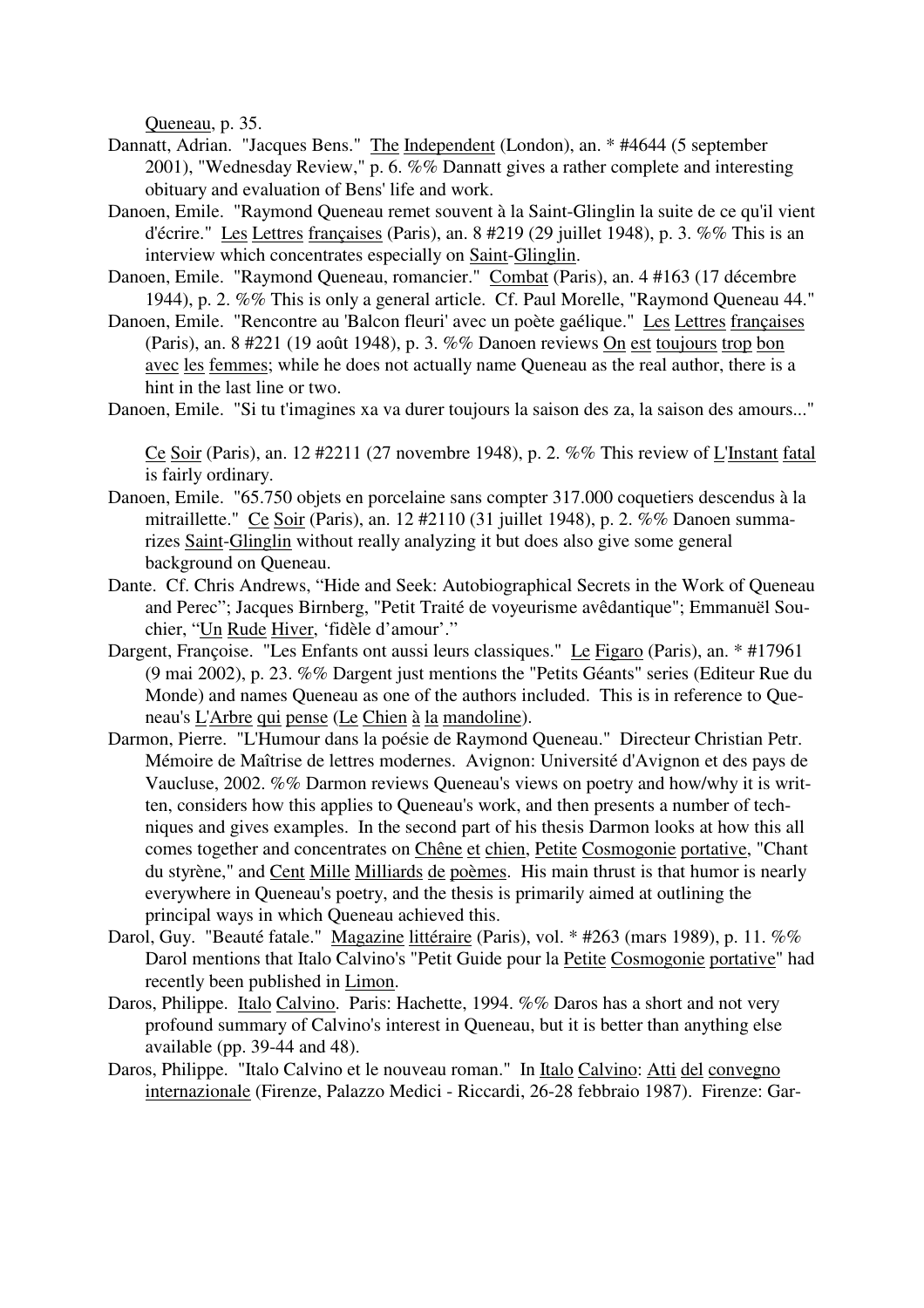zanti, 1988, pp. 305-321. %% Daros mentions Queneau on p. 307 and says, on pp. 311- 312, that Calvino's interest in Queneau, as shown especially in Calvino's preface to Segni, cifre e lettere, is primarily a self-commentary. This anthology also mentions Queneau on pp. 128, 287, 363, and 387 without much importance as well as including the Mario Fusco article.

Daros, Philippe. Cf. Camille Bloomfield, "Présentation des archives de l'Oulipo - 1975-1976."

- Darrell, Margery. "Lice." Saturday Review of Literature (New York), vol. 32 #8 (19 february 1949), pp. 36-37. %% Darrell reveals, in her acid review of H. J. Kaplan's translation of The Skin of Dreams, that she doesn't have any base for her conclusions, as she apparently paged through the novel rather than read it.
- Darrieux, Danielle. Danielle Darrieux, filmographie commentée par elle-même. Préf. Jean-Claude Brialy. Paris: Ramsay/Cinéma, 2003. %% Darrieux has a few words describing the plot of the film version of Le Dimanche de la vie (p. 209) plus some words on the casting, the song, etc. (p. 138). There is a still from the film on p. 141.
- Dash, J. Michael. Cf. Carol Sanders, "Le Contraste des registres dans le français parlé de Raymond Queneau."
- Dasque, Emmanuelle. "Ouï FM, 'Le Monde de monsieur Fred,' du lundi au jeudi de 23 h à minuit." Libération (Paris), an. \* #5740 (1<sup>ier</sup> novembre 1999), p. 39. %% Dasque compares this Frédéric Martin radio show to some of Queneau's work.
- Dasté, C. Cf. Anonymous, "Oulipo."
- Datain, Jean. "Aspects du comique de sonorité." Vie et langage (Paris), vol. \* #227 (février 1971), pp. 62-73. %% Datain comments on the original "poldève" story and says that Marcel Aymé also used the term in his "La Légende poldève" (in Passe-muraille).
- Datain, Jean. "Audaces verbales de l'humour." Vie et langage (Paris), vol. \* #271 (octobre 1974), pp. 542-551. %% In a general article on humor, Datain refers to Queneau especially in regard to Zazie dans le métro. Cf. Anne Slack, "Le Coin du pédagogue."
- Datain, Jean. "Essai de radioscopie littéraire." Lebende Sprache (Berlin-Schöneburg), an. 18 #5 (september-oktober 1973), pp. 142-144. %% Datain has only a brief textual analysis of a scrap of Pierrot mon ami (the bumper-car ride in the middle of chapter 1).
- Datain, Jean. "L'Humour de répétition." Vie et langage (Paris), vol. \* #263 (février 1974), pp. 101-109. %% Datain refers briefly to Pierrot mon ami on pp. 102 and 107.
- Daubenton, Annie. "Exercices de style de Raymond Queneau, mise en scène de Jacques Seiler." Les Nouvelles littéraires (Paris), an. 58 #2759 (23 octobre 1980), p. 7. %% Cournot likes this presentation but seems to see it primarily as a bit of nostalgia.
- Daubercies, Claude. "Chez Raymond Queneau avec mes gros sabots." Art et poésie (Pagnysur-Meuse, Meuse), an. 41 #168 (octobre 1999), pp. 51-54. %% Daubercies presents some rather interesting anecdotes concerning his relations with Queneau. He includes a very personal letter written to him by Queneau. Cf. his "Le Jeu des mots chez Raymond Queneau."
- Daubercies, Claude. "Introduction." In André Frédérique's Histoires blanches. Paris: Plasma, 1980, pp. 7-19. %% Daubercies gives an insight into Frédérique's life, his relationship to Queneau (among others), and his poetry.
- Daubercies, Claude. "Le Jeu des mots chez Raymond Queneau." Mémoire pour l'obtention du diplôme d'études supérieures de lettres modernes. Directeur Henri Roussel. Lille: Univer-sité de Lille, 1960. %% This is one of the very first academic works on Queneau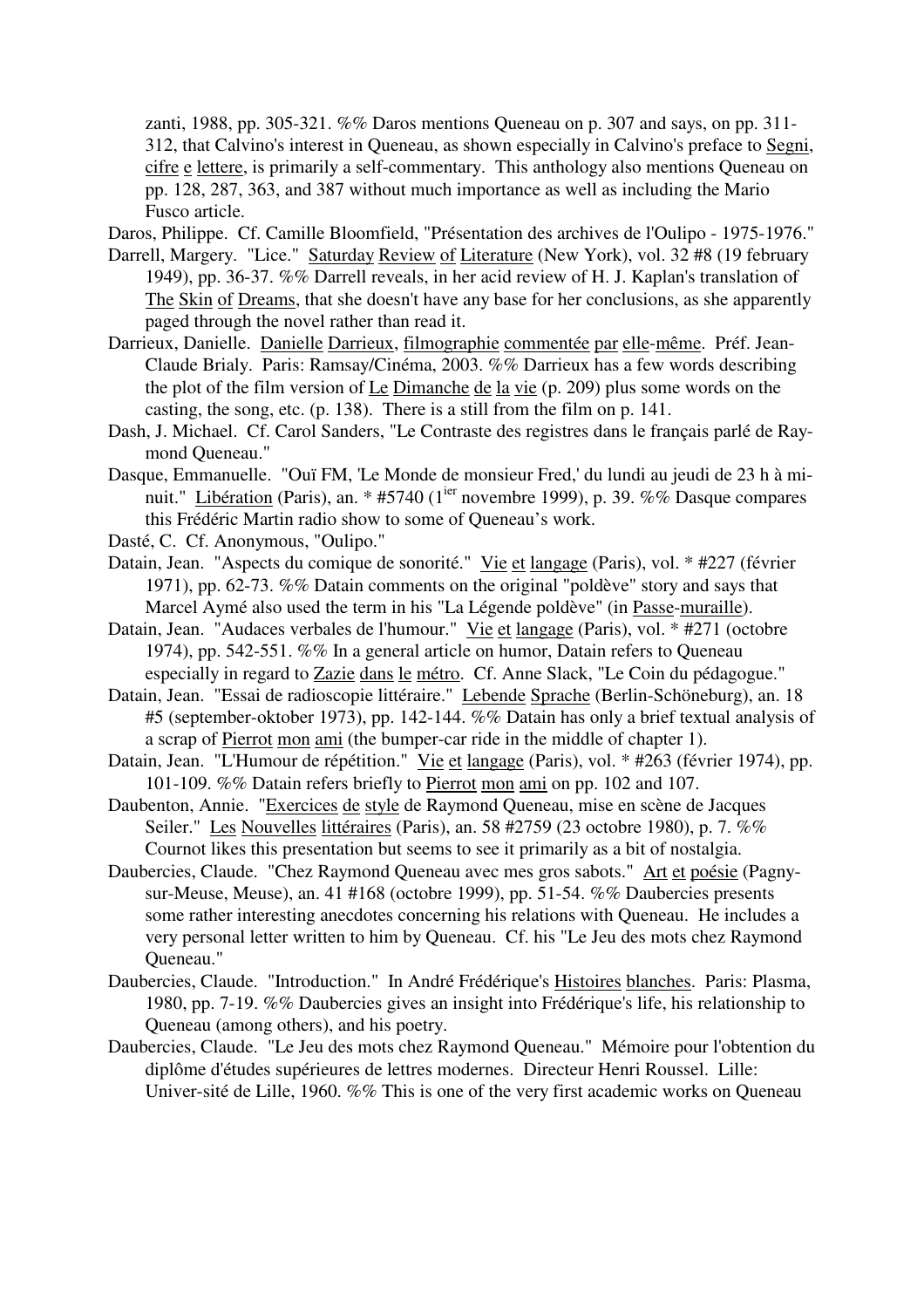and is relatively well done. Cf. his "Chez Raymond Queneau avec mes gros sabots."

- Daubercies, Claude. Cf. Michel Lécureur, Raymond Queneau, p. 412; Queneau and André Blavier, Lettres croisées 1949-1976, pp. 156, 164, and 176-177; Amis de Valentin Brû #34-35 (juillet 2004), p. 166.
- Daumal, René. Cf. Andrea Pasquino, "Alcune Considerazioni sulla poetica di Raymond Queneau."

Daumas, Maurice. Cf. Charles C. Gillispie, "Eloge: Maurice Daumas (1910-1984)."

- Dauphin, Jean-Pierre, ed. Raymond Queneau plus intime. Paris: Gallimard, 1978. %% Catalogue of the 1978 Bibliothèque nationale exposition. Cf. Anonymous, (Photographs); Michel Lécureur, Raymond Queneau, pp. 158 and 383.
- Dauphiné, James. "L'Anti-texte dans Les Fleurs bleues de Queneau." Information littéraire (Paris), vol. 38 #5 (novembre-décembre 1986), pp. 228-230. %% This text appears in a section marked "documentation pédagogique," and that is certainly the style Dauphiné uses to summarize this novel and to give some idea of Queneau's creativity in writing it.

Dauphiné, James. Cf. Odile Martinez, "L'Esotérisme de Raymond Queneau."

- Dauven, L.-R. "A mon avis." La Semaine Radio-Télé (Paris), an. \* #6 (6 février 1971), p. 80. %% Dauven reviews Hélène Martin and Olivier Hussenot's presentation of Queneau's poetry in the "Plein Chant" television series.
- Dauven, L.-R. "Raymond Queneau. Le Picasso des lettres." La Semaine Radio-Télé (Paris), vol. \* #4 (23 janvier 1971), p. 73. %% This is only a general and popular treatment of Queneau's work, in reference to an upcoming television production. TV Journal was the name of this journal at another time.

Dauzat, Pierre-Emmanuel. Cf. Michel Polac, Journal (1980-1998).

Davay, Paul, and René Micha. "Queneau au cinéma." Ecran du séminaire des arts (Bruxelles),

17 mars 1964. %% The authors give a good chronology of Queneau's involvement with the cinema, including some details not found elsewhere, and they include a variant version of "Le Chant du styrène." This appears to be a handout for the "douzième séance" of the 1963-1964 season.

- David, Agnès. "Raymond Queneau, le diplomitif et la méthode." Mémoire. Directeur M. Falardeau. Caen: Université de Caen, 1969. %% This is an unusual work which presents itself as a "court métrage."
- David, Catherine. "Du côté de chez Zazie." Nouvel Observateur (Paris), vol. \* #595 (5 avril 1976), pp. 62-63. %% Although this purports to be a review of Andrée Bergens' Cahier de l'Herne on Queneau, it is only a general article on him.
- David, Catherine. "Le Petit Bricoleur littéraire." Nouvel Observateur (Paris), vol. \* #452 (9 juillet 1973), p. 58. %% David reviews Oulipo, La Littérature potentielle (Créations Re-Créations Récréations) in a most general manner, merely showing off some of the techniques.
- David, Pierre. "Ciné-hommage à Raymond Queneau." In a program for a week of films related to Queneau, 22-28 octobre 1986, at Studio 43 (43, rue du Faubourg Montmartre).
- David, Pierre. "Le Cinéma de Queneau." Le Journal du 43 (Paris), vol. \* #1 (octobre 1986), p. 3. %% This is basically the same as his "Ciné-hommage à Raymond Queneau."
- David, Pierre. "Courir Le Havre." Paris: Editions Merdre, février 1987. %% David attempts to set out the exact locations which Lehameau walks through in Un Rude Hiver.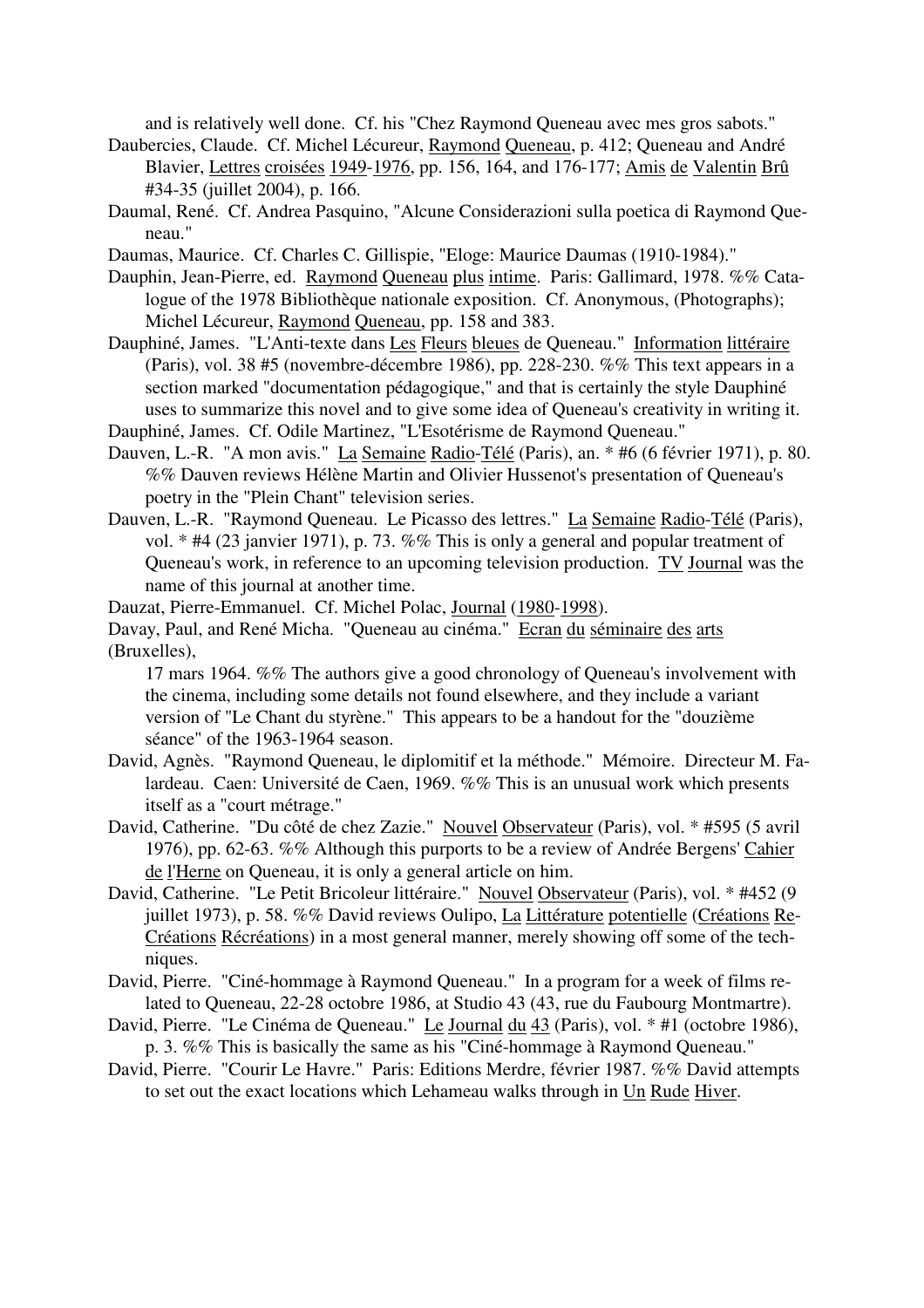- David, Pierre. Dictionnaire des personnages de Raymond Queneau. Limoges: Presses universitaires de Limoges, 1994. %% David lists and describes the characters actually appearing in Queneau's novels as well as those evoked. He also lists, in an appendix, the "underlying" names of some of these characters. This work is an absolutely invaluable reference work at the very least, but it will also help anyone attempting to deepen their understanding of any of Queneau's novels. This work constitutes #3-5 of Lectures de Raymond Que- neau. Cf. Hervé-Louis Moritz, Répertoire des personnages des romans de Monsieuye Raymond Queneau.
- David, Pierre. "Encycloquenie: Amour de cinéma (Mémoire de défayances)." In Raymond Queneau encyclopédiste? Ed. Mary-Lise Billot and Marc Bruimaud. Actes du Deuxième Colloque de Limoges, décembre 1987. Limoges: Editions du Limon, 1990, pp. 121-136. %% David discusses the career of Alice Faye and Queneau's concern with it, especially as reflected in Les Temps mêlés.
- David, Pierre. "Je vous salue Mara!" Paris: P2Q2, 1986. %% David gives the "details" on each of the characters in On est toujours trop bon avec les femmes. P2Q2 = Petit Poinçonneur quenien qualifié. Cf. Marc Bruimaud, CR of Pierre David's "Je vous salue Mara!"; Queneau and André Blavier, Lettres croisées 1949-1976, pp. 182-183.
- David, Pierre. "Lettre." Amis de Valentin Brû #30 (avril 1985), pp. 28-29. %% This concerns the origin of the name "Brû."
- David, Pierre. "Lettre à un directeur d'agence de voyages qui aurait lu Loin de Rueil, au moins." Cahiers Raymond Queneau #6 (september 1987), pp. 47-50. %% David "visits" a number of locations in Paris cited directly or indirectly in Loin de Rueil, Vol d'Icare, Le Chiendent, Les Derniers Jours, Courir les rues, Les Enfants du Limon, Zazie dans le métro, Odile, and Les Fleurs bleues. David's comments are primarily of anecdotal interest.
- David, Pierre. "Lettre aux Australiens." Australian Journal of French Studies (Clayton, Victoria), vol. 40 #1-2 (january 2003), pp. 144-146. %% David has found a problem with the "Fantômas" article in Bâtons, chiffres et lettres and offers the correction.
- David, Pierre. "P.S." Amis de Valentin Brû #8 (septembre 1997), pp. 50-51. %% David mentions some of Queneau's film jury work in 1957-1960.
- David, Pierre. "Proxémitisme." Cahiers Raymond Queneau #17-19 (juin 1991), p. 21. %% David offers some historical facts concerning the house of  $M<sup>me</sup>$  Dutilleul of Les Derniers Jours.
- David, Pierre. Queneauseries et Davigations. Bassac: Plein Chant, 1994. %% David lists reflections, some having to do with Queneau, for each day between the beginning of septem-ber 1988 and the end of august 1989.

David, Pierre. "Raymond Queneau ciné." Amis de Valentin Brû #10-11 (février 1980), pp. 32-

47. %% David identifies and comments on all the overt cinematic references in Queneau's novels. This issue was co-produced with the Maison de la Culture André Malraux (Reims).

- David, Pierre. "Rubrique (incidemment) automobile." Temps mêlés #150 + 2 (été 1978), pp. 15-17. %% This is a general reference to the word "poire" in Queneau.
- David, Pierre. "Sans tambour ni trompette... Raymond Queneau ou l'intrusion des Pieds-Nickelés dans l'étude des moeurs." Merdre (Lyon), an. # (16 février 1959), p.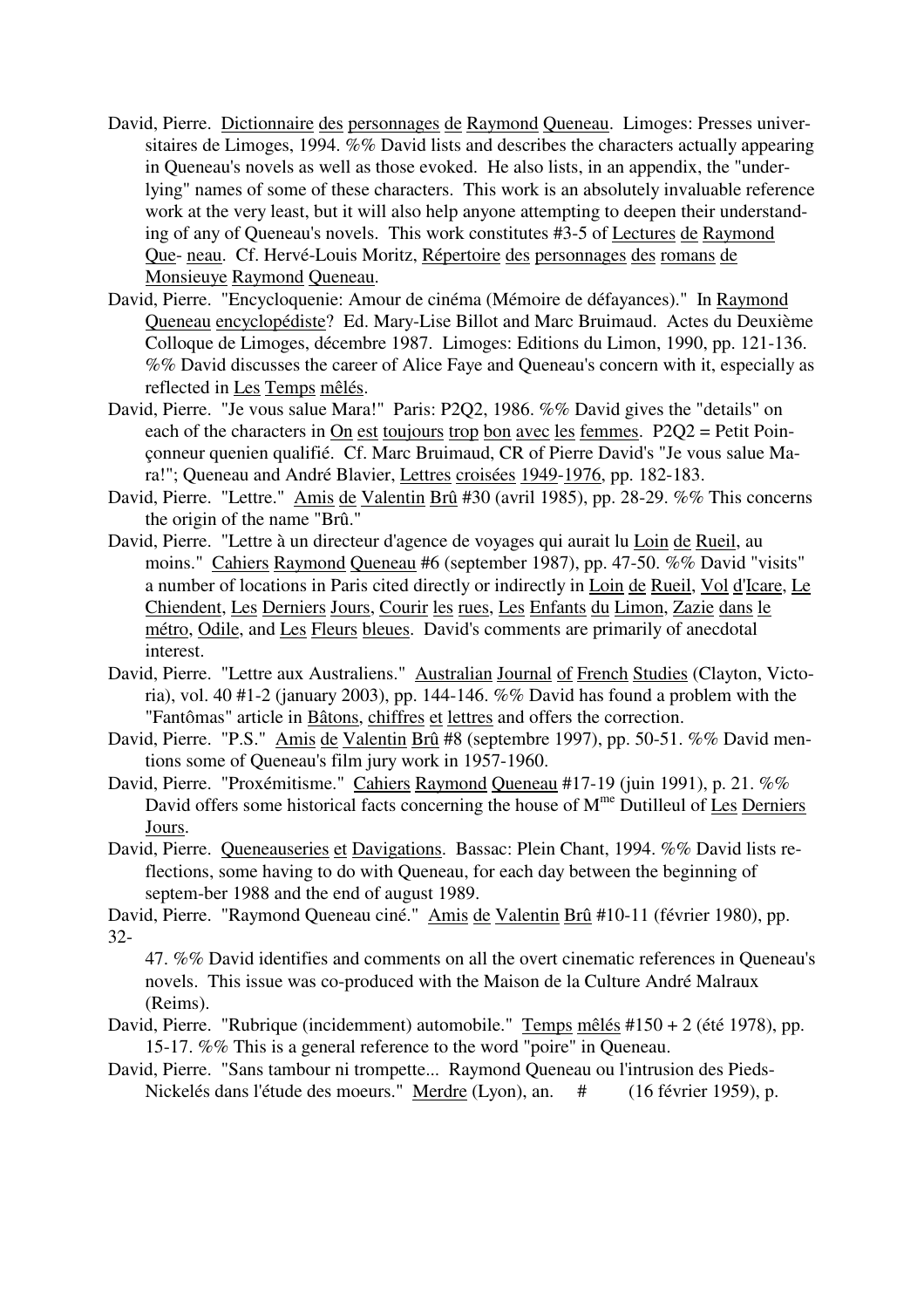%% David presents Zazie dans le métro in a manner typical of his style.

- David, Pierre. "Sept Ans après." Temps mêlés #150 + 1 (printemps 1978), pp. 40-43. %% This is a curious article touching primarily on Les Fleurs bleues but also noting Queneau's use of food in each of his major works. Cf. the footnote concerning this article on p. 52 of the same issue.
- David, Pierre. "Source Brû." Amis de Valentin Brû #31 (juin 1985), pp. 42-43. %% This is a short note on Le Dimanche de la vie.
- David, Pierre. "Tiens! J'ai pensé à Queneau tous les jours en 1991." Cahiers Raymond Queneau #22-23 (novembre 1992), pp. 6-71. %% David has 365 very brief reflections on conjunctions of words, names, and ideas in Queneau and authors/texts incident to him.
- David, Pierre. "Zazie dans le métro ou l'intrusion des Pieds Nickelés dans l'étude des moeurs."

Le Progrès (Lyon), an. \* #309 (22 février 1959), p. 9. %% This is the same as David's "Sans tambour ni trompette... Raymond Queneau ou l'intrusion des Pieds-Nickelés dans l'étude des moeurs" except for a sentence near the end.

- David, Pierre. He also wrote under the pseudonym of Pierre Larue.
- David, Pierre-François. "Consubstantialité et quintessence d'une fiction dérivée." Dossiers du Collège de 'pataphysique #20 (22 gidouille 89 EP [vulg. 6 juillet 1962]), pp. 15-20. %% This is an important comparison between textual segments of James Joyce's Ulysses and Queneau's On est toujours trop bon avec les femmes. It is continued by his "D'un peu plus près..." Cf. Jean-Michel Luccioni, "Joyce chez Sally"; Queneau and André Blavier, Let- tres croisées 1949-1976, pp. 182-183.
- David, Pierre-François. "D'un peu plus près..." Merdre (Lyon) II (22 palotin 99 EP [vulg. 11 mai 1972]), pp. 1-7. %% This is a further comparison of On est toujours trop bon avec les femmes and James Joyce's Ulysses, following his "Consubstantialité et quintessence d'une fiction dérivée."
- David, Pierre-François. Zazie dans le dico. Paris: Le Petit Poinçonneur Quenien Qualifié, 1985. %% David speaks of the "identity" of each character and gives some geographical "points de répère."
- David, Pierre-François. Cf. Vladimir Butranowicz and Pierre-François David, "Queneau et le sport, Part aux dits"; J. C., "Souhaits de bonne route..."; Michel Laclos, "Ohé! les centonniers!"; Queneau, Dormi pleuré; Queneau and André Blavier, Lettres croisées 1949-1976, pp. 80, 121, 141, 142, 182-183, 352 (note 75), and 367 (note 236).
- Davidson, F. J. A. "The Origin of the Sestina." Modern Language Notes (Baltimore, Maryland), vol. 25 #1 (january 1910), pp. 18-20. %% This article treats of exactly what the title indicates.
- Davidson, Max. "Books: Paperbacks." The Daily Telegraph (London), vol. \* #45012 (4 march 2000), "Art and Books," p. A4. %% Davidson gives a simple review of the new Penguin edition of Zazie in the Metro.
- Davis, Garry. Davis abandoned his American citizenship and declared himself a "citizen of the

world" in 1948; Queneau and others championed his cause. Cf. Anonymous, "Une Belle Unité"; Anonymous, "Citoyens du monde"; Jean Hélion, Journal d'un peintre and Lettres d'Amérique. Correspondance avec Raymond Queneau 1934-1967, pp. 11 and 154-160; Michel Lécureur, Raymond Queneau, pp. 293-294; E. M., "Journal à plusieurs voix";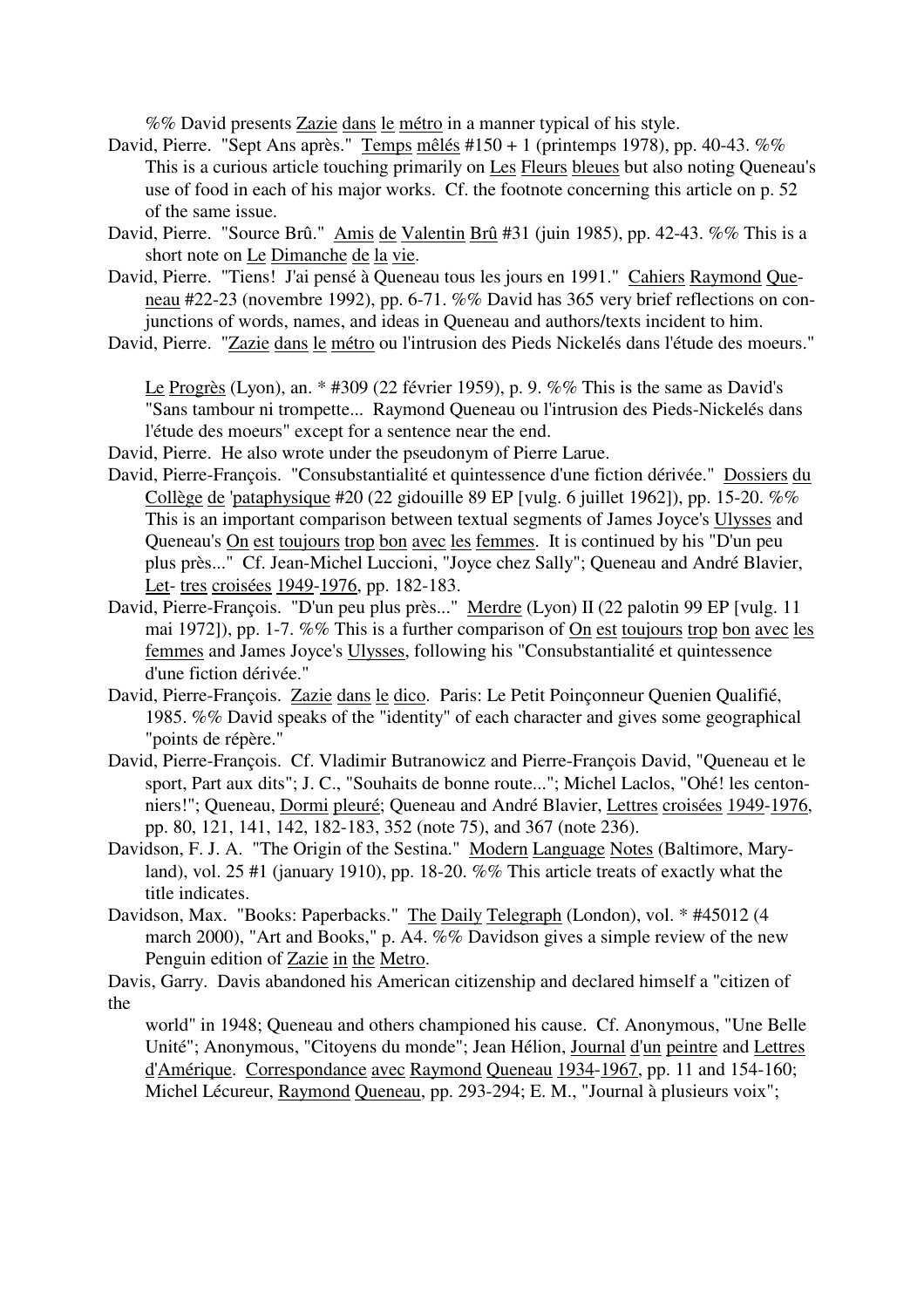Queneau, Journaux (1914-1965), pp. 667, 691-692, and 908; Charles Ronsac, Trois Noms pour une vie; Maurice Saillet, "Raymond Queneau et la poésie"; Robert Sanazaç, "Le Cas Garry Davis"; and the notes on Petite Cosmogonie portative in the subject section of this book.

- Dawson, Sandra. "An Improbable Romp with an Odd Medieval Monster." The Australian (Canberra), an. \* #893 (13 may 1967), p. 9. %% Dawson describes Between Blue and Blue, Barbara Wright's translation of Les Fleurs bleues, and clearly likes it --- but she has little to say about it.
- Day, Leroy T. "Narration and Story in Georges Perec's Les Choses." Symposium (Syracuse, New York), vol. 43 #4 (winter 1989-1990), pp. 248-259. %% Day merely makes an indirect reference to Queneau as the editor of the Histoire des littératures, vol. III.
- Dazord, M. Cf. Marie-Noëlle Campana-Rochefort, "Les Fleurs bleues de Raymond Queneau. 'Mots pour mots'."
- De Bary, Cécile. "L'Intervention du vrai dans la fiction fantastique: Les Invraisemblances de Raymond Queneau." Revue des sciences humaines (Lille), vol. 109 #4 (= #280) (octobre-décembre 2005), pp. 117-130. %% De Bary centers almost exclusively on the question of the nature of the fantastic in fiction, how it is in tension with the realistic elements, and refers to Freud a great deal. Queneau appears only as a very general example on pp. 125-129.
- De Montferrand, François. This is François Truffaut's real name.
- De Nardis, Luigi. Cf. Andrea Pasquino, "«Les Huns et les autres,» giochi di parole e giochi di senso in Raymond Queneau."
- De Piaggi, Giorgio. "Vers le néo-français. Quelques Exemples de réforme tirés de Zazie dans le métro." Spicilegio moderno (Pisa), vol. \* #2 (\* 1973), pp. 181-195. %% After speaking of Queneau's conception of oral vs. written language, De Piaggi categorizes the transformations which Queneau works and gives some examples. He misses some English and Latin derivations in these neologisms.
- De Poli, Franco. "Note." In Queneau, Istante fatale. Trans. and note Franco De Poli. Parma: Guanda, 1963, pp. 31-33.
- De Poli, Franco. "Raymond Queneau e il linguaggio letterario." Il Discanto (Milano), an. 1 #1 (aprile 1963), pp. 6-8. %% De Poli reviews the position of Queneau on the literary/spoken language problem, citing a number of Queneau's works along the way.
- De Poli, Franco. "Tre Poesie inedite di Raymond Queneau." Il Canguro (Milano), an. 2 #3 (gennaio-febbraio 1968), pp. 33-34. %% As well as these three poems which open Battre la campagne (printed here in both French and Italian), De Poli offers a short and general discussion of Queneau's poetry.
- De Poli, Franco. Cf. Carlo Martini, "Raymond Queneau: Istante fatale."
- De St. Jorre, John. The Good Ship Venus: The Erotic Voyage of the Olympia Press. London: Hutchinson, 1994. %% De St. Jorre gives a curious description of Queneau and of why Girodias published an English translation of Zazie dans le métro. He also mentions Queneau on pp. 41 and 218.
- De St. Jorre, John. "The Unmasking of O." The New Yorker (New York), vol. 70 #23 (1 august 1994), pp. 42-50. %% De St. Jorre reveals that the author of the Histoire d'O, purportedly written by Pauline Réage and thought to actually have been penned by a man, was actually Dominique Aury. She claimed that she had written it to "rekindle a flagging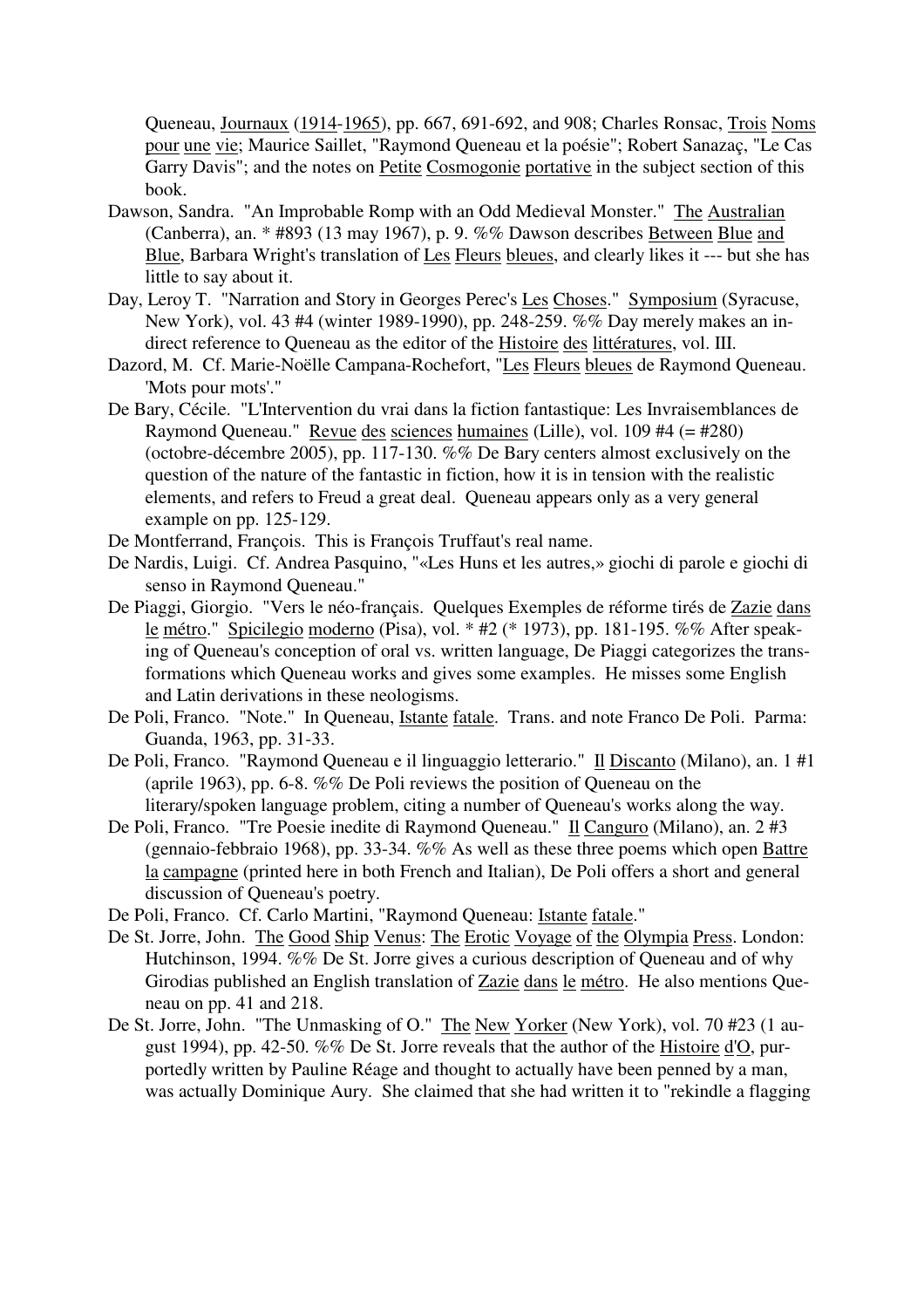relationship" with her lover, Jean Paulhan. De St. Jorre mentions that when the book first appeared in 1954 Queneau was among those suspected of being the author, probably in the light of his authorship of the Sally Mara works but also because of his closeness to Paulhan. He also points out that the book won the "Prix des Deux-Magots" before it was a year old and names Queneau as one of the earlier winners. Cf. James Bone, "Woman Unveiled as Porn Author"; Julia Llewellyn-Smith, "Exploding Myths in the O-zone."

De Stavola, Phyllis Gloria. "Dualismo : Rivelazione e dissimulazione in Chêne et chien di Ray-

mond Queneau." Tesi di laurea. Directress Anna Maria Tango. Napoli: Istituto universitario orientale, 1995-1996. %% De Stavola concentrates on the dualism, as she indicates in her title. In the first section it is a matter of polar opposites (chêne/chien, vision, cavern/mountain), and in the second she looks more at movement (humor, revelation/concealment). This work seems quite interesting.

- De Turris, Gianfranco. "Queneau, Raymond: Icaro involato." L'Italia che scrive (Roma), an. 53 #8 (agosto 1970), p. 134. %% CR of Queneau's Icaro involato in the Clara Lusignoli translation.
- Debarède, Anne. Cf. Jacques Gaillard and Anne Debarède, Urbi, orbi, etc...: Le Latin est partout!
- Debidour, V.-H. CR of Si tu t'imagines. Bulletin des lettres (Lyon), an. 14 #1307 (avril

pp. 150-151. %% Debidour is quite negative, although he finds several worthy poems in the collection.

- Debon, Claude. "A hauteur d'homme." Magazine littéraire (Paris), vol. \* #228 (mars 1986), pp. 26-27. %% This is a general work on Queneau's poetry and language; it was reprinted in her Doukiplèdonktan? Etudes sur Raymond Queneau, pp. 197-201.
- Debon, Claude. "André Blavier et Raymond Queneau." Plein Chant (Bassac), vol. \* #22-23 (octobre 1984 - mars 1985), pp. 37-56. %% Debon interviews (more or less: see her introduction) André Blavier on the subject of Queneau. They touch on Blavier's original interest in Queneau, the first hesitant contacts, the first publication of Le Chien à la mandoline (in Verviers), the "giving" of Queneau's materials to the CDRQ in Verviers and the problems involved (cf. Anonymous, "La Bibliothèque de Queneau leguée à la ville de Ver-viers," "Un Centre de recherches sur Queneau à Verviers" and "L'Oeuvre littéraire de Ray-mond Queneau a pris place à la Bibliothèque centrale"; Michel Hubin, "Un Important Fonds Raymond Queneau à Verviers?"), 'pataphysics, "sagesse," etc. It is really very in-teresting. This article was reprinted in her Doukiplèdonktan? Etudes sur Raymond Que- neau, pp. 51-63.
- Debon, Claude. "Annexe I." Temps mêlés #150 + 41/44 (hiver 1989 printemps 1990), pp. 139-141. %% Cf. Debon's "Préliminaires": "Annexe I" is a resumé of Henri Diament's address to the Queneau seminar on 20 février 1988 on Un Rude Hiver. The title of Diament's talk was "Les Calques étrangers, transparents, translucides, et hermétiques, dans le texte d'Un Rude Hiver de Raymond Queneau."
- Debon, Claude. "Annexe II." Temps mêlés #150 + 41/44 (hiver 1989 printemps 1990), pp. 142-143. %% Cf. Debon's "Préliminaires": "Annexe II" is a resumé of Jeannine Guichardet's offering to the Queneau seminar, which concentrated on chapter 10 of Un Rude Hiver. The title of Guichardet's work is "La Petite Fille dans la forêt du conte: Une Lec-

<sup>1952),</sup>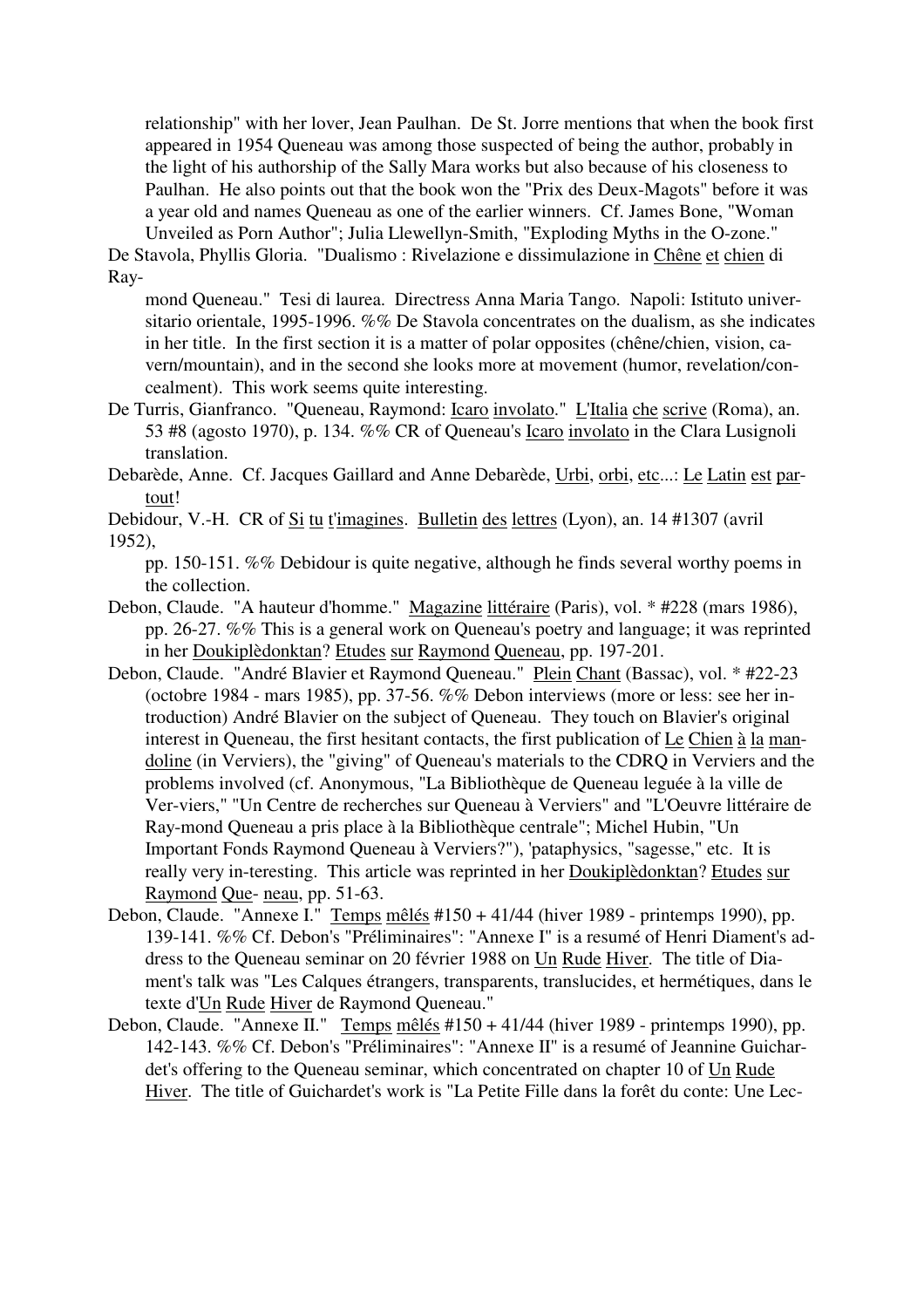ture du chapitre X."

- Debon, Claude. "Automatisme et écriture surréaliste dans l'oeuvre de Raymond Queneau." In Une Pelle au vent dans les sables du rêve. Ed. Michel Murat and Marie-Paule Berranger. Lyon: Presses universitaires de Lyon, 1992, pp. 73-78. %% Debon discusses just how involved Queneau was in surrealism and especially how this was reflected in his writing at that time. This article was reprinted in her Doukiplèdonktan? Etudes sur Raymond Que- neau, pp. 37-42.
- Debon, Claude. "Avant-propos." Petite Bibliothèque quenienne #4. Limoges: Centre international de documentation, de recherches et d'édition Raymond Queneau, 1990, pp. i-vi. %% This is an introduction to Queneau's previously unpublished work "Gustave Le Bon."
- Debon, Claude. "Avant-propos." Cahiers Raymond Queneau #17-19 (juin 1991), pp. 17-20. %% This is an introduction to the published "actes" of the Thionville colloquium held in october 1990.
- Debon, Claude. "Avant-propos." Cahiers Raymond Queneau #26-27 (20 juin 1993), pp. 7-9. %% Debon's Paris seminar centered on L'Instant fatal and Les Ziaux in 1984-1985. She concentrates here on presenting some of the more important contributions to the seminar that year and gives some idea of the importance of these two poetry collections.
- Debon, Claude. "C'est pas à moi, M'sieur!" Amis de Valentin Brû #19/20 (juillet 2000), pp. 69-73. %% Debon describes in some detail how much and in what ways her "Queneau" had been rewritten and filled with errors and absurdities by the editor of Le Robert des grands écrivains de langue française.
- Debon, Claude. "Dites-le sans fleurs." Amis de Valentin Brû #40-42 (décembre 2005), pp. 167-182. %% Debon catalogues the various appearances of flowers in Queneau's works and arranges them by how they are used. This is part of the "actes" of the "Solennel Emmerdement de la ruralité" colloquium held at Saint-Epain (Indre-et-Loire, near Tours) on 13-15 septembre 2003.
- Debon, Claude. Doukiplèdonktan? Etudes sur Raymond Queneau. Préf. Michel Décaudin. Paris: Presses de la Sorbonne nouvelle, 1997. %% Various articles contained in this anthology volume are, for all practical purposes, appearing for the first time: "Paul Claudeau et Raymond Quenel," "Préface au recueil d'Anne Clancier," "Queneau contre Rolland de Renéville: Définitions de la poésie en 1938," "Queneau et la male herbe," and "Queneau lecteur de Queneau." Cf. Daniel Compère, CR of Claude Debon's Doukiplèdonktan? Etudes sur Raymond Queneau.
- Debon, Claude. "Les Enjeux d'une narration." Europe (Paris), an. 61 #650-651 (juin-juillet 1983), pp. 15-16. %% This is a commentary on the Queneau story which precedes it, the hitherto unpublished "Chêne et chien" (different from the work usually known under this name).
- Debon, Claude. "Exercices de style de Raymond Queneau ou les genres dans tout leur éclat (de rire)." In L'Eclatement des genres au  $XX^e$  siècle. Ed. Marc Dambre and Monique Gosselin-Noat. Paris: Presses de la Sorbonne nouvelle, 2001, pp. 185-196. %% Debon considers how difficult it is to situate the various "exercices" in any particular genre but suggest that the work as a whole might correspond to a textbook in use at the time of Queneau's childhood. She also outlines the changes in the text of Les Exercices de style over the years as well as difference given in the various "exercices" (e.g., whether the hat has a ribbon or a cord or just exactly what the height is of the young man who wears it).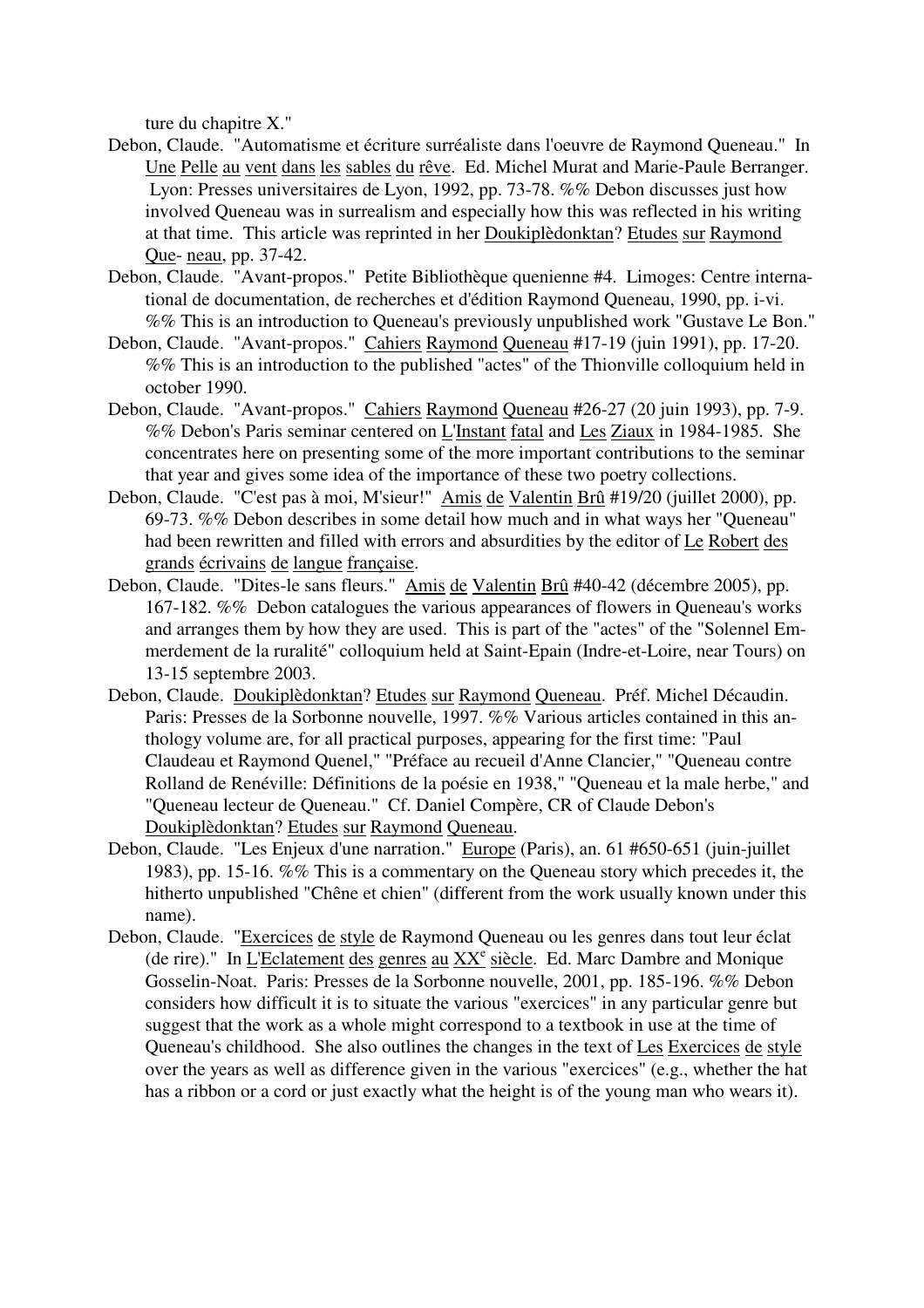The Souchier dissertation mentioned in note 2 is available at the CDRQ in Verviers.

- Debon, Claude. "Gilbert Pestureau." Amis de Valentin Brû #19/20 (juillet 2000), pp. 84-85. %% Debon offers a warm "témoignage" which traces not only Pestureau's career but also their personal relationship. Cf. Anonymous, "Pierre-Gilbert Pestureau."
- Debon, Claude. "Introduction." Lectures de Raymond Queneau (Limoges), vol. \* #2 (juin 1989), pp. 9-10. %% This is a simple introduction to a volume centering on eight presentations concerning Pierrot mon ami originally given at Debon's Paris seminar.
- Debon, Claude. "Introduction." In Queneau's Oeuvres complètes, vol. I. Paris: Gallimard, 1989, pp. ix-xxxiv. %% This is a very good technical essay on Queneau's poetry.
- Debon, Claude. "Le Jeu autobiographique dans Le Dimanche de la vie." In Queneau aujourd'hui. Ed. Mary-Lise Billot and Marc Bruimaud. Actes du colloque Raymond Queneau (Université de Limoges, mars 1984). Paris: Clancier-Guénaud, 1985, pp. 205-216. %% The concern with Le Dimanche de la vie comes only after Debon considers quite seriously and at some length the role of autobiography in Queneau's work in general. This article was reprinted in her Doukiplèdonktan? Etudes sur Raymond Queneau, pp. 85-91.

Debon, Claude. "Le Langage des animaux dans l'oeuvre de Raymond Queneau." Temps mêlés

 $\text{\#150 + 57/60}$  (automne 1993), pp. 97-105. %% Debon reviews the various animals which speak in Queneau's works and tries to see just what importance each has in particular and then in general together. This article was reprinted in her Doukiplèdonktan? Etudes sur Raymond Queneau, pp. 181-189. Cf. Anne-Marie Jaton, "Les Fleurs bleues, bilan provisoire."

- Debon, Claude. "Lire Queneau: Entrer dans le labyrinthe?" %% Debon traces various sorts of ways of reading Queneau and considers how worthwhile each is for truly understanding what Queneau wished to communicate. This text is from the "Actes des journées d'études organisées en novembre 2003 par l'OEIL (Observatoire de l'Écriture, de l'Interprétation et de la Lecture), sous la présidence d'Albert Fachler. It is available at http://www.europe-revue.info/marginalia/actes/colloque\_lecture/debon.htm
- Debon, Claude. "Lire Queneau." Europe (Paris), an. 61 #650-651 (juin-juillet 1983), pp. 3-5. %% This is only a very general introduction to this issue devoted to Queneau.
- Debon, Claude. "M. D.... ou le bel inconnu." In "L'Esprit nouveau" dans tous ses états. Ed. Pierre Brunel, Jean Burgos, Claude Debon, and Louis Forestier. Collection "La Thèsothèque," #16. Paris: Minard, 1986, pp. 215-224. %% In an article on Apollinaire's use of initials and other sorts of abbreviations or eclipses, Debon mentions (p. 217) Queneau's explicitation of "RATP" as "Revue des arts et traditions populaires" (in Courir les rues).
- Debon, Claude. "Morale élémentaire = Un Voyage au pays de la qualité." Trousse-Livres (Paris), vol. \* #55 (décembre 1984), pp. 12-13. %% While giving a relatively popular presentation of Morale élémentaire, Debon makes several interesting points. This article was reprinted in her Doukiplèdonktan? Etudes sur Raymond Queneau, pp. 161-163.
- Debon, Claude. "Mystérieux Queneau." Europe (Paris), an. 81 #888 (avril 2003), pp. 3-9. %% Debon, who edited this issue, introduces the various articles. She begins by describing the general state of Queneau studies and the current status of Queneau and his works in the world, emphasizing that there is still a certain amount of disorder or disagreement about the quality and place of his corpus.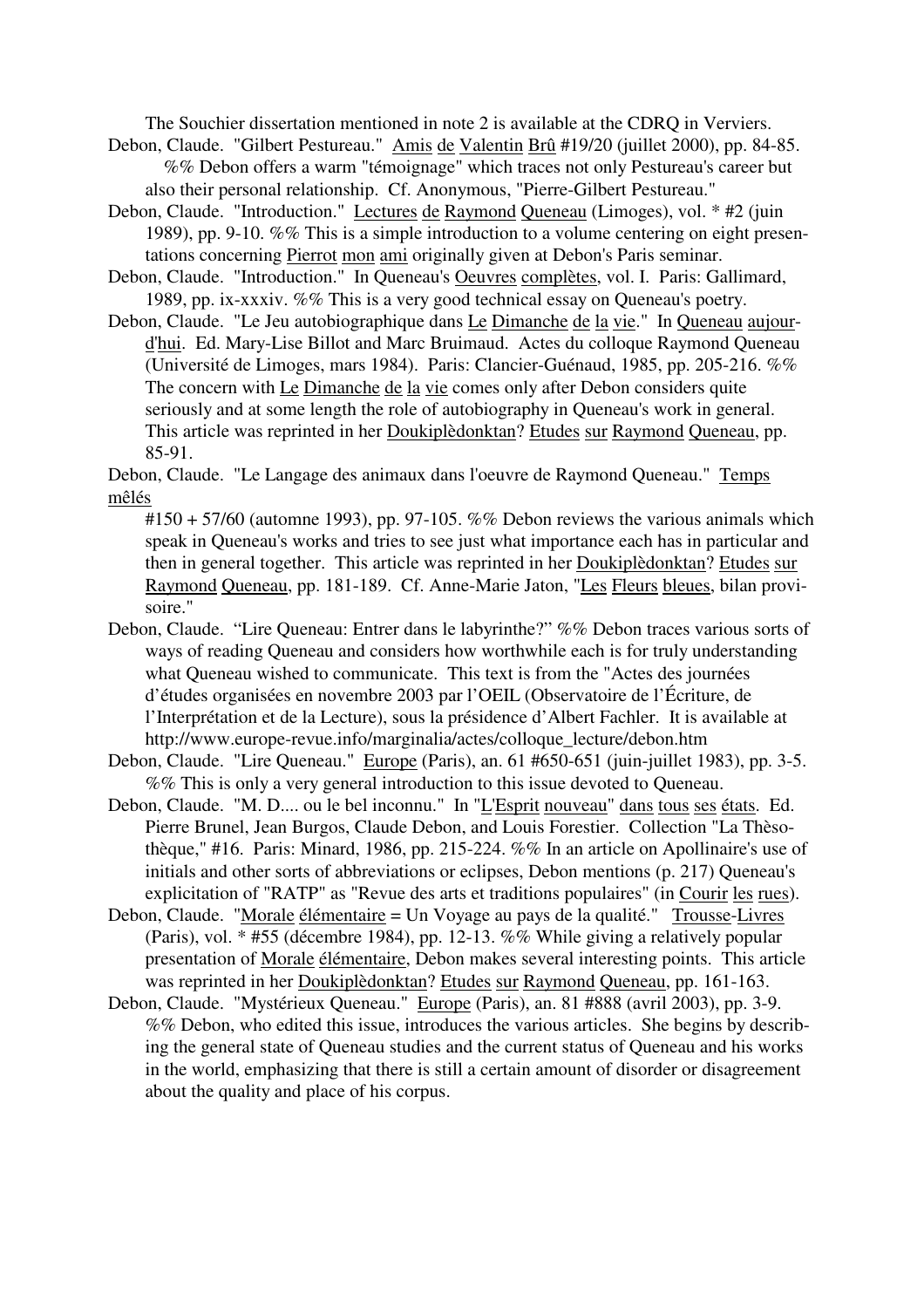- Debon, Claude. "Note sur Queneau et ses psychanalystes." Amis de Valentin Brû #22 (mai 1983), p. 42. %% Debon explicitates the who and the when of Queneau's psychotherapy of the 30s.
- Debon, Claude. "Notes sur la genèse de Gueule de Pierre." Amis de Valentin Brû #6-7 (mars 1977), pp. 7-14. %% Debon has collected various notes that Queneau wrote in preparation for creating Gueule de Pierre. This article was reprinted in her Doukiplèdonktan? Etudes sur Raymond Queneau, pp. 67-71.
- Debon, Claude. "Notules pour le volume I des Oeuvres complètes de Queneau dans la Pléiade." Amis de Valentin Brû #11 (\* 1998), pp. 35-44. %% Debon provides corrections and additions to the notes appearing in the updated versions of her volume I of Queneau's complete works.
- Debon, Claude. "Odile de Raymond Queneau: De la polémique à la poétique." Mélusine (Cahiers du Centre de recherches sur le surréalisme) #5 ("Politique -- polémique"). Lausanne: Editions de l'Age de l'Homme, 1983, pp. 133-141. %% Debon lays out some considera-tions which are very interesting for our understanding not only of Odile but also of Que-neau's attitude/vision at this point in his life. The article was reprinted in her Doukiplè- donktan? Etudes sur Raymond Queneau, pp. 73-80.
- Debon, Claude. "Oudonkèlanorme ou Queneau par delà le bien et le mal." Textes et langages (Nantes), vol. \* #12 (\* 1986), pp. 87-92. %% Debon writes on Queneau versus? language. This issue is subtitled "Normes et transgression en langue et littérature" (Actes du colloque franco-allemand de Nantes, 14-16 mars 1984). This article was reprinted in her Doukiplèdonktan? Etudes sur Raymond Queneau, pp. 175-180.
- Debon, Claude. "'Oulipo-Prévert' et le 'Grand Cabaret anniversaire': théâtre d'aujourd'hui." Amis de Valentin Brû #19/20 (juillet 2000), pp. 33-40. %% This conversation with Guy Faucon touches lightly on Queneau here and there.
- Debon, Claude. "Un Paris de parole." Cahiers Raymond Queneau #6 (septembre 1987), pp. 51-54. %% Debon looks at the textual play in Courir les rues as opposed to a hypothetical referentiality. This article was reprinted in her Doukiplèdonktan? Etudes sur Raymond Queneau, pp. 149-151, as "Un Paris de paroles."
- Debon, Claude. "Paul Claudeau et Raymond Quenel." In her Doukiplèdonktan? Etudes sur Raymond Queneau. Paris: Presses de la Sorbonne nouvelle, 1997, pp. 31-32. %% Debon just lists, without much discussion, the appearances of Claudel in Queneau's reading and writing.
- Debon, Claude. "Pierrot mon ami, roman des initiales?" Lectures de Raymond Queneau (Limoges), vol. \* #2 (juin 1989), pp. 29-31. %% Debon notes the prevalence of names beginning with "p" and "m" in this novel and describes a possible significance. The article was reprinted in her Doukiplèdonktan? Etudes sur Raymond Queneau, pp. 81-83. Cf. Stephen Noreiko, "Pierrot mon ami. Themes and an Enigma."
- Debon, Claude. Preface. In Courir les rues, Battre la campagne, Fendre les flots. Paris: NRF Poésie/Gallimard, 1981, pp. 7-19. %% While this is a general preface for a poetry collection, it is unusually insightful and worth consideration. Cf. Alain Calame, "Esprit farouche," p. 5; Frances Moylan, "Des Acrostiches chez Queneau (Epave manuscrite)."
- Debon, Claude. "Préliminaires." Temps mêlés #150 + 41/44 (hiver 1989 printemps 1990), pp. 7-9. %% This is the introduction to an issue completely devoted to Un Rude Hiver.
- Debon, Claude. "Présentation des actes." Temps mêlés #150 + 57/60 (automne 1993), pp. 19-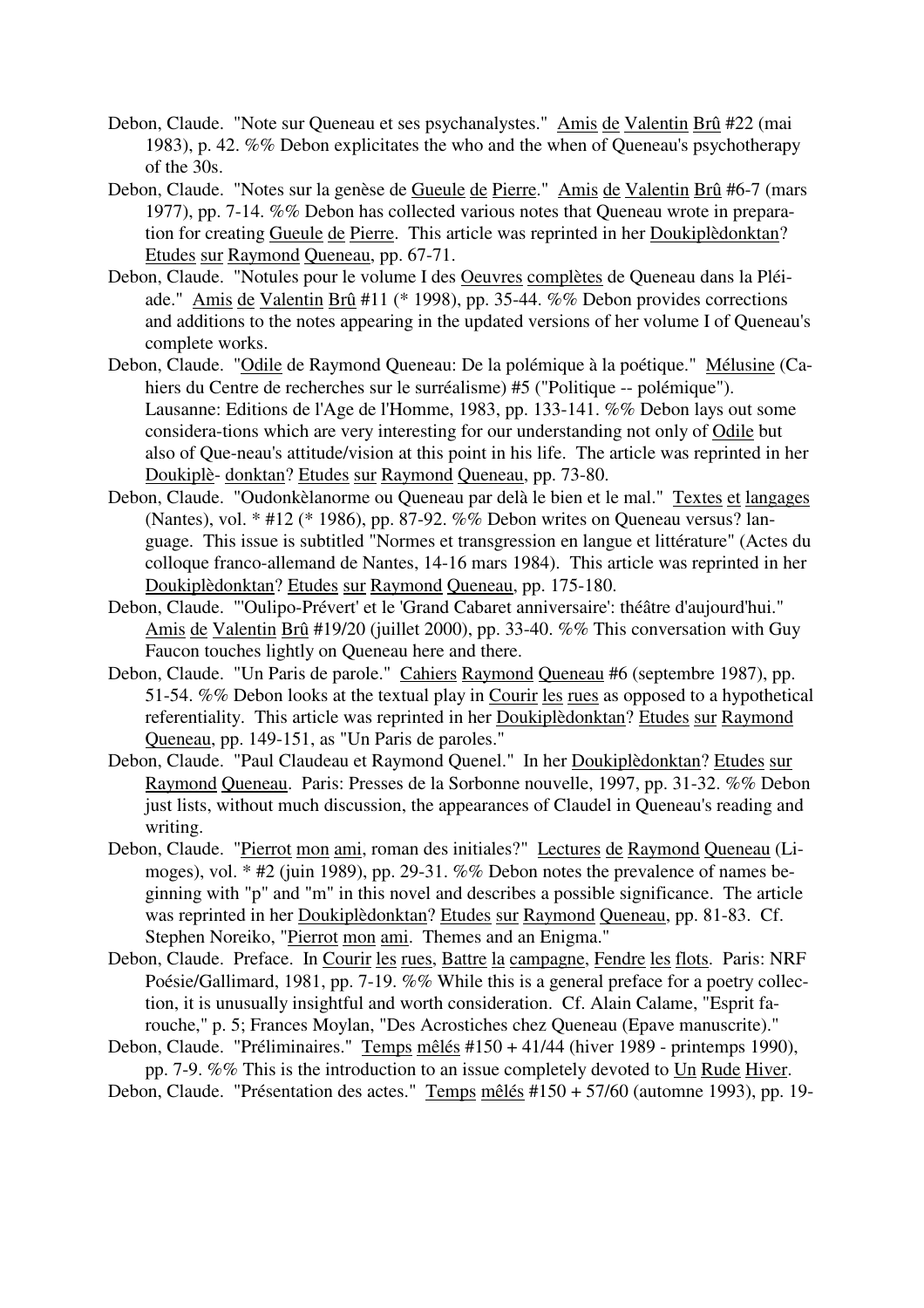20. %% Debon describes the thrust of the symposium and of its separate parts.

- Debon, Claude. "Queneau." In Le Robert des grands écrivains de langue française. Ed. Philippe Hamon and Denis Roger-Vasselin. Paris: Dictionnaires le Robert, 2000, pp. 1050- 1060. %% Debon does a thorough review of Queneau's life, works, interests, and importance, but be sure to see her "C'est pas à moi, M'sieur!" for what she thinks of what actually appears in print.
- Debon, Claude. "Queneau and Poetic Illusion." Trans. Mary Campbell-Sposito. Review of Contemporary Fiction (Elmwood Park, Illinois), vol. 17 #3 (september 1997), pp. 64-74. %% Debon analyzes Queneau's novel-writing in terms of poetry and structure, seriousness and comedy. She has clearly given this topic a great deal of thought and has produced a valuable and challenging essay. This article was reprinted in French in her Doukiplèdonk- tan? Etudes sur Raymond Queneau, pp. 203-212.
- Debon, Claude. "Queneau contre Rolland de Renéville: Définitions de la poésie in 1938." In her Doukiplèdonktan? Etudes sur Raymond Queneau. Paris: Presses de la Sorbonne nouvelle, 1997, pp. 43-50. %% Debon centers on Queneau's criticism of Rolland de Renéville's stance on the nature of poetry. She concludes that Queneau's own position was not all that clear. Cf. Andrea Pasquino, "Alcune Considerazioni sulla poetica di Raymond Queneau."
- Debon, Claude. "Queneau e le erbacce della retorica." In Attenzione al potenziale. Il Gioco della letturatura. Ed. Brunella Eruli. Firenze: Marco Nardi Editore, 1994, pp. 35-42. %% This is a translation of her "Queneau et la male herbe," although it seems to have first appeared in the Italian version.
- Debon, Claude. "Queneau en Pléiade." Roman 20-50 (Lille), vol. \* #4 (décembre 1987), p. 99. %% Debon announces the publication of the first volume of Queneau's complete works for early 1989 and gives a fairly detailed description of the contents.
- Debon, Claude. "Queneau et la male herbe." In her Doukiplèdonktan? Etudes sur Raymond Queneau. Paris: Presses de la Sorbonne nouvelle, 1997, pp. 141-148. %% Debon considers how Queneau "plays" in his writing and looks at L'Instant fatal: "Nos noms nos mots" ["Pour un art poétique (IV)], Les Ziaux: "Crevasse," and Chien à la mandoline : "Acriborde acromate" to do so. This article first appeared in an abbreviated version as "Queneau e le erbacce della retorica" in Brunella Eruli's Attenzione al potenziale.
- Debon, Claude. "Queneau horticulteur." Europe (Paris), an. 61 #650-651 (juin-juillet 1983), pp. 33-43. %% Debon speaks of Queneau as a poet. This article was reprinted in her Doukiplèdonktan? Etudes sur Raymond Queneau, pp. 131-140.
- Debon, Claude. "Queneau lecteur de Queneau." In her Doukiplèdonktan? Etudes sur Raymond Queneau. Paris: Presses de la Sorbonne nouvelle, 1997, pp. 191-196. %% Debon reviews some Queneau texts which mention re-reading what he wrote and then passes on to his re-reading and re-writing of his manuscripts.
- Debon, Claude. "Queneau saisi par les agélastes." Francofonia (Bologna), an. 12 #23 (autunno 1992), pp. 57-69. %% Debon takes most serious exception to the positions of Alain Calame and Emmanuël Souchier in regard to the way that René Guénon influenced Queneau's life and work. The word "agélastes" means "those who do not laugh" in Greek. This article was reprinted in her Doukiplèdonktan? Etudes sur Raymond Queneau, pp. 217-227. Cf. Chris Andrews, "Surrealism and Pseudo-Initiation: Raymond Queneau's Odile"; Astrid Bouygues and Daniel Delbreil, "Claude Simonnet face à l'oeuvre de Ray-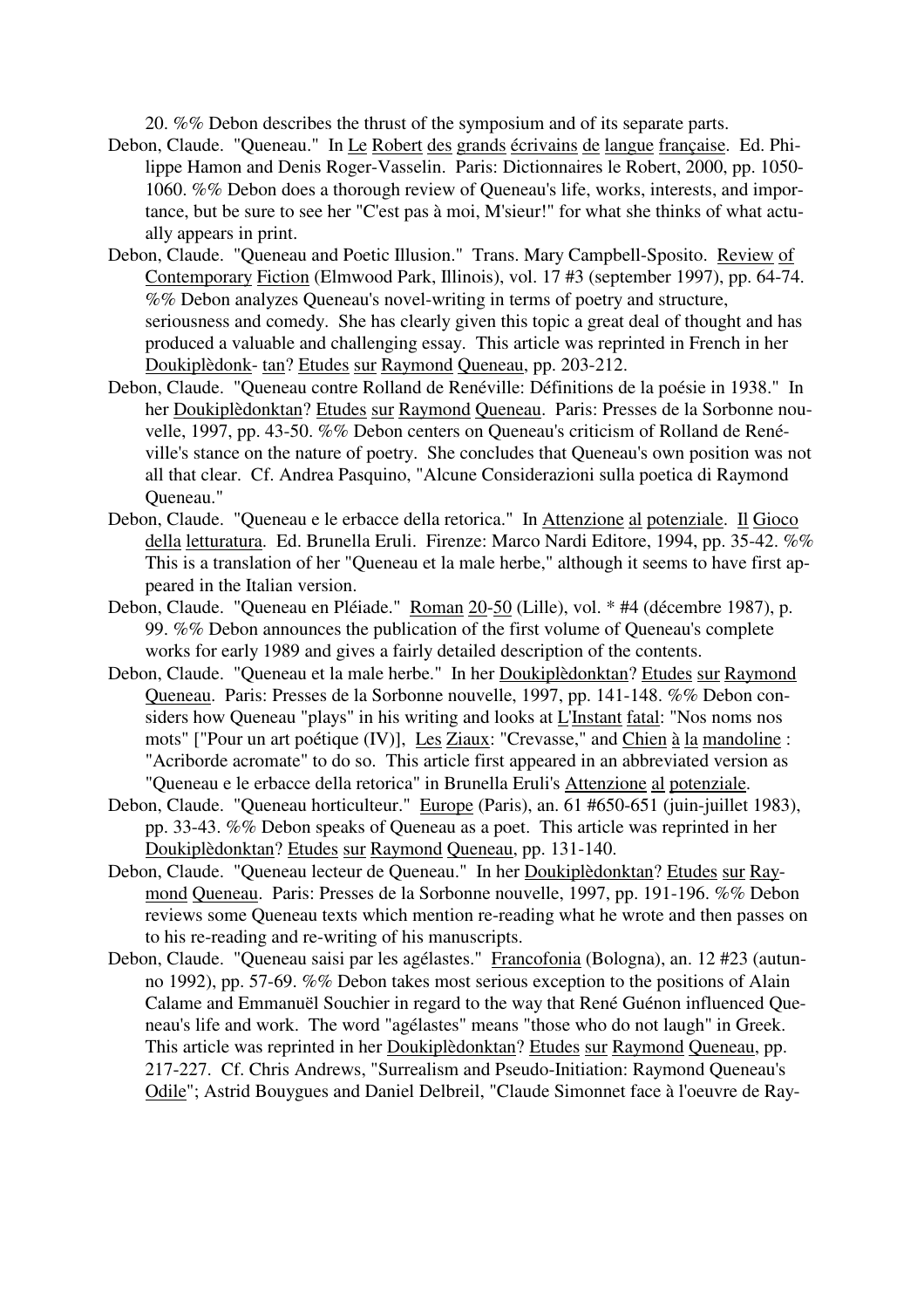mond Queneau," pp. 69-70.

Debon, Claude. "Raymond Queneau, Cher Monsieur-Jean-Marie-mon fils: Lettres 1938-1971.

Amis de Valentin Brû #34-35 (juillet 2004), pp. 105-108. %% Debon's review is attentive and affectionate.

- Debon, Claude. "Raymond Queneau et la chanson." In Les Frontières improbables de la chanson. Ed. Stéphane Hirschi. Valenciennes: Presses universitaires de Valenciennes, 2001, pp. 229-237. %% Debon discusses many aspects of this topic, including the songs which Queneau wrote, the songs and singers who affected him, and the musical effects in his writing (structure, refrains, variations, etc.). This volume is Recherches valenciennoises #8.
- Debon, Claude. "Raymond Queneau et le surréalisme: Perspectives critiques." Oeuvres et critiques (Tübingen/Paris), vol. 18 #1-2 (\* 1993), pp. 159-163. %% Debon has written an excellent "mise au point" for this topic, pulling in a variety of pertinent reflections from other authors and situating some problems extremely well. This article was reprinted in her Doukiplèdonktan? Etudes sur Raymond Queneau, pp. 33-36.
- Debon, Claude. "Raymond Queneau: Naissance de Morale élémentaire." In Penser, classer, écrire: De Pascal à Perec. Ed. Béatrice Didier and Jacques Neefs. Saint-Denis: Presses universitaires de Vincennes, 1990, pp. 27-33. %% Debon is very clear and explicit in setting out the steps in the development of this work, and she has a few judicious words of analysis. This article was reprinted in her Doukiplèdonktan? Etudes sur Raymond Queneau, pp. 153-163. Cf. David Bellos, CR of Béatrice Didier and Jacques Neefs' Penser, classer, écrire: De Pascal à Perec.
- Debon, Claude. "Raymond Queneau, poète et romancier." L'Ecole des lettres (second cycle) (Paris), an. 91 #10 (15 février 2000), pp. 27-46, and #11 (15 mars 2000), pp. 1-22. %% Debon covers a great deal of territory in a relative short article, including major ideas, clichéd ideas, and small details, but bringing it all together in a superb synthesis, an overview that provides a firm basis for understanding a number of aspects of Queneau the man, Queneau the author, and Queneau's works. Her primary concern is to give a basis for understanding what is in play in the text of Les Fleurs bleues, but she arrives at speaking directly of that work only after having considered many topics in terms of Un Rude Hiver, Les Ziaux, and L'Instant fatal.
- Debon, Claude. "Raymond Queneau, poète jazzique." Le Monde (Paris), vol. 41 #12328 (14 septembre 1984), p. 30. %% This is an account of the preceding colloquium in Verviers.
- Debon, Claude. "La Récriture dans Les Fleurs bleues." Roman 20-50 (Lille), vol. \* #4 (décembre 1987), pp. 5-14. %% Debon notes a number of textual referents and then briefly discusses their meaning as a group. This article was reprinted in her Doukiplèdonktan? Etudes sur Raymond Queneau, pp. 101-109. Cf. Anne-Marie Jaton, "Les Fleurs bleues, bilan provisoire."
- Debon, Claude. "Récriture et identité dans Le Vol d'Icare." Temps mêlés #150 + 20/21 (septembre 1983), pp. 31-45. %% Debon first considers intertexuality and then looks at what it does to this novel. This article was reprinted in her Doukiplèdonktan? Etudes sur Raymond Queneau, pp. 111-120. Cf. Florence Wilden, "Le Vol d'Icare et ses relations avec Les Métamorphoses d'Ovide: L'Equilibre des corp(u)s solides gênés."

Debon, Claude. "Repères biographiques." Europe (Paris), an. 81 #888 (avril 2003), pp. 222-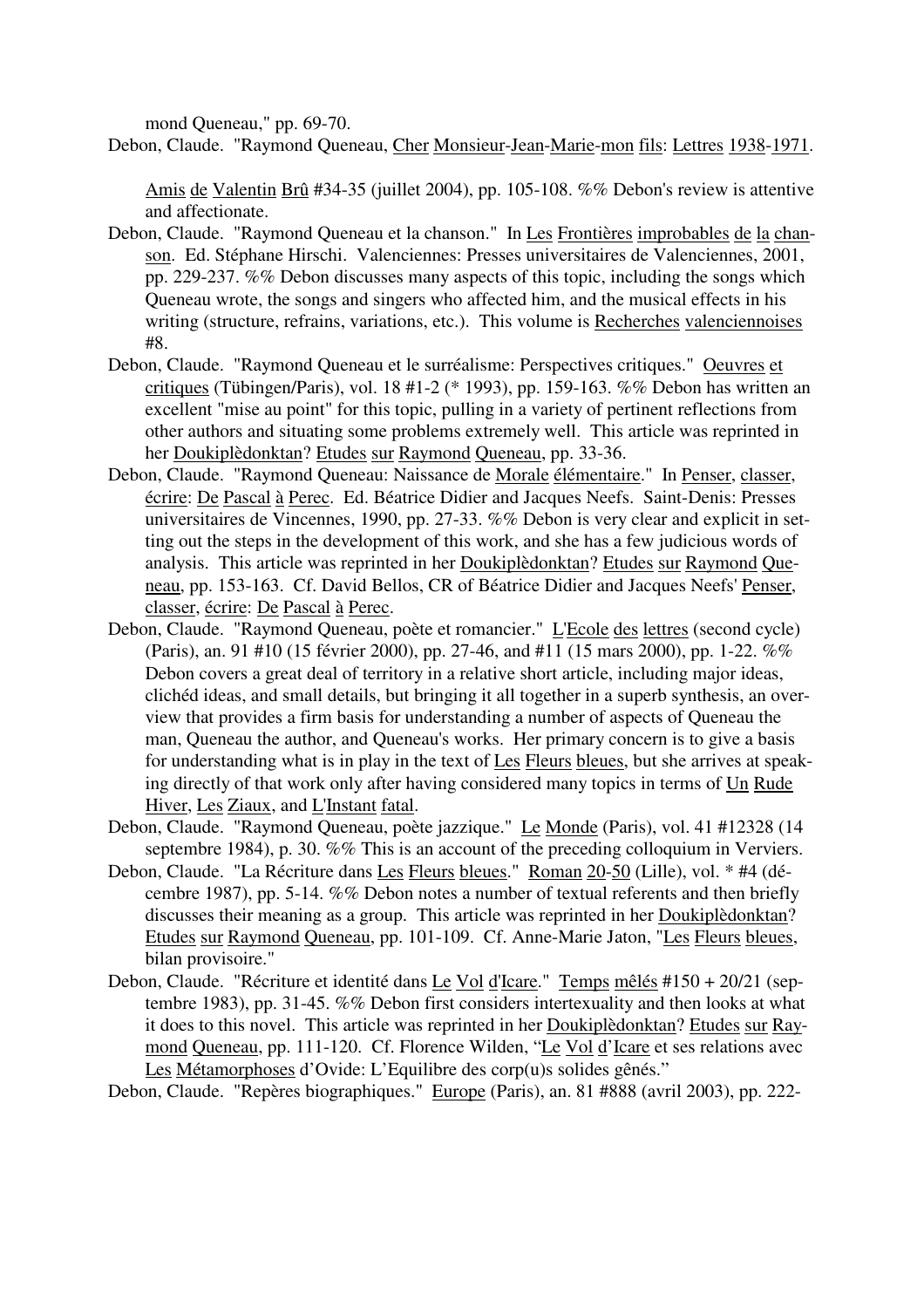230. %% Debon provides a basic but helpful chronology of Queneau's life and works.

- Debon, Claude. "Sinon comment entrer?" Lectures de Raymond Queneau (Limoges), vol. \* #1 (décembre 1987), pp. 85-91. %% Debon does her usual thorough job in regard to Morale élémentaire, looking primarily at the questions of tense and authorial voice. This article was reprinted in her Doukiplèdonktan? Etudes sur Raymond Queneau, pp. 165- 171.
- Debon, Claude. "Le Statut de la nouvelle dans l'oeuvre de Queneau." In La Nouvelle II. Ed. Bernard Alluin and Yves Baudelle. Collection "UL3." Lille: Presses universitaires de Lille, 1992, pp. 71-77. %% Debon does her usual serious and detailed job on this question, considering both published and unpublished works. She lists their origin, how they fit into the corpus of Queneau's works, and the use he made of them in other works. This article was reprinted in her Doukiplèdonktan? Etudes sur Raymond Queneau, pp. 121- 127.
- Debon-Tournadre, Claude. "Le Moyen Age dans Les Fleurs bleues de Raymond Queneau." La Licorne (Université de Poitiers), vol. 2 #6 (\* 1982), pp. 285-298. %% This is exactly what the title indicates. This article was reprinted in her Doukiplèdonktan? Etudes sur Raymond Queneau, pp. 93-100. Cf. Anne-Marie Jaton, "Les Fleurs bleues, bilan provisoire."
- Debon-Tournadre, Claude. "Présence d'Apollinaire dans l'oeuvre de Queneau." Revue d'histoire littéraire de la France (Paris), vol. 81 #1 (janvier-février 1981), pp. 75-92. %% Debon -Tournadre not only looks at significant texts in Queneau which reflect the influence of Apollinaire but goes somewhat deeper. This article was reprinted in her Doukiplèdonk- tan? Etudes sur Raymond Queneau, pp. 13-30. Cf. Claude Debon, "Queneau saisi par les agélastes."
- Debon-Tournadre, Claude. "Le Symbolisme du soleil" by Queneau. Temps mêlés #150 + 10 (décembre 1980), pp. 5-7. %% Debon-Tournadre introduces this text related to the "fous littéraires." Cf. Queneau, "Le Symbolisme du soleil"; Emmanuël Souchier, Raymond Que- neau, pp. 210-212.

Debon-Tournadre, Claude. Cf. Gabriel Belloc and Claude Debon-Tournadre, ed., Les Chemins

de la poésie française au XX<sup>e</sup> siècle.

Debord, G.-E. "Extraits d'une lettre à un camarade belge." In Documents relatifs à la fondation de l'internationale situationniste. Ed. Gérard Berreby. Paris: Editions ALLIA, 1985, p. 226. %% In this reprint of Potlatch #23 (13 octobre 1955), Debord insults André Blavier, Queneau, 'pataphysicians, and several others. Cf. Queneau and André Blavier, Lettres croisées 1949-1976, pp. 74 and 351 (note 70); Amis de Valentin Brû #26-27 (octobre 2002), pp. 117-118.

Debord, Guy-Ernest. Cf. Pierre Vilar, "Situ, t'imagines... Raymond Queneau, la Saint-Glinglin

et le spectaculaire."

- Debout, I. "Tu gloses, tu gloses..." Amis de Valentin Brû #31 (juin 1985), pp. 22-23. %% Debout looks at a passage in the Journal intime influenced by Vendryès.
- Debray, Pierre. "Du roman psychologique au roman de la condition humaine." Monde nouveau (Paris), an. 4 #3 (mars 1948), pp. 63-69. %% Debray briefly considers the nature of Les Temps mêlés on p. 66.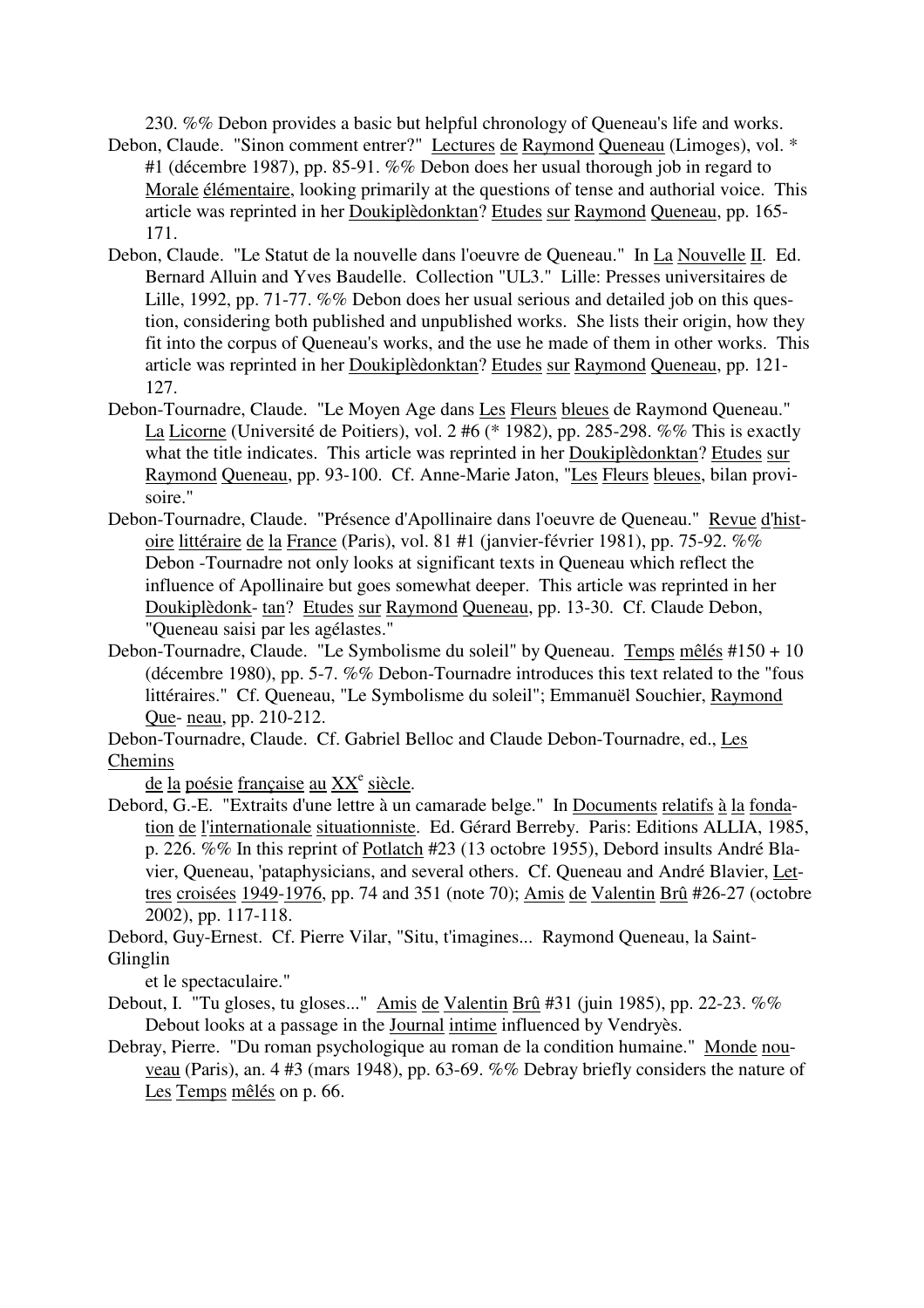- Debraz, Paul. "A propos du père de Zazie dans le métro." La Wallonie (Liège), an. # (28 août 1984), p. 6. %% This is an interview of Claude Debon, who gives the most general outline of Queneau's life and work with a few interesting asides and highlights plus a review of her own interest in Queneau up to this date.
- Debreuille, Jean-Yves. "Quand l'action conteste le rêve." Europe (Paris), vol. 64 #683 (mars 1986), pp. 69-77. %% There is just a brief mention of Chêne et chien on the last page.
- Debusscher, G. Cf. Henri Plard, "Sur les limites du traduisible: Zazie dans le métro en anglais et en allemand."
- Debye, Simone. "Calligramme." Amis de Valentin Brû #24-25 (janvier 2002), p. 48. %% This

issue was dedicated to André Blavier, who had died on 9 juin 2001. Debye is Blavier's niece.

Décapan. "Exit Chirico." Pan (Bruxelles), an. 33 #1770 (29 novembre 1978), p. 4. %% The author discusses Chirico's artistic life and seems to agree that his best work, even his only good work, was at the very beginning of his life. Cf. Queneau, "A propos de l'exposition Giorgio de Chirico."

Décaudin, Michel. "Alfred, t'as l'bonjour d'R.Q." Temps mêlés #150 + 33/36 (juillet 1987), pp.

- 205-212. %% Décaudin writes on the presence of Alfred Jarry in Queneau's work.
- Décaudin, Michel. "André Blavier, Raymond Queneau. Lettres croisées 1949-1976." In Que vlo-ve? Bulletin international des études sur Apollinaire (Jambes, Belgique), vol. \* #28 (octobre-décembre 1988), pp. 16-18. %% Décaudin naturally writes on the Apollinairian facets of the work but also looks critically at Klinkenberg's notes.
- Décaudin, Michel. "L'Aquarium comme modè/ule de la ville." Cahiers Raymond Queneau #17-19 (juin 1991), pp. 183-189. %% Décaudin writes of the Ville natale as an aquarium or enclosed space, a microcosm in which to view all of our humanity.
- Décaudin, Michel. "L'Histoire est dans l'histoire et réciproquement." Temps mêlés #150 + 41/44 (hiver 1989 - printemps 1990), pp. 37-45. %% Décaudin looks at the historical reality in Un Rude Hiver.
- Décaudin, Michel. "Des Images et des lectures." Amis de Valentin Brû #24-25 (janvier 2002),

pp. 59-60. %% This issue was dedicated to André Blavier, who had died on 9 juin 2001. Décaudin looks back on his meetings with Blavier.

- Décaudin, Michel. "Ne Passez pas Un Rude Hiver." Temps mêlés #150 + 20/21 (septembre 1983), pp. 127-138. %% Décaudin looks carefully at the origin and process of creation of Un Rude Hiver.
- Décaudin, Michel. "Pourquoi des chaînes, nom d'un chien?" Europe (Paris), an. 61 #650-651 (juin-juillet 1983), pp. 20-24. %% This is a critique of Chêne et chien.
- Décaudin, Michel. "Préface." In Doukiplèdonktan? Etudes sur Raymond Queneau by Claude Debon. Paris: Presses de la Sorbonne nouvelle, 1997, pp. ix-x. %% Décaudin gives a very positive appreciation of the whole of Debon's work on Queneau.
- Décaudin, Michel. "Prolégomène pour un esprit de l'encyclopédie." In Raymond Queneau encyclopédiste? Ed. Mary-Lise Billot and Marc Bruimaud. Actes du Deuxième Colloque de Limoges, décembre 1987. Limoges: Editions du Limon, 1990, pp. 13-20. %% Décaudin discusses the history and theories of encyclopedias with only a little direct considera-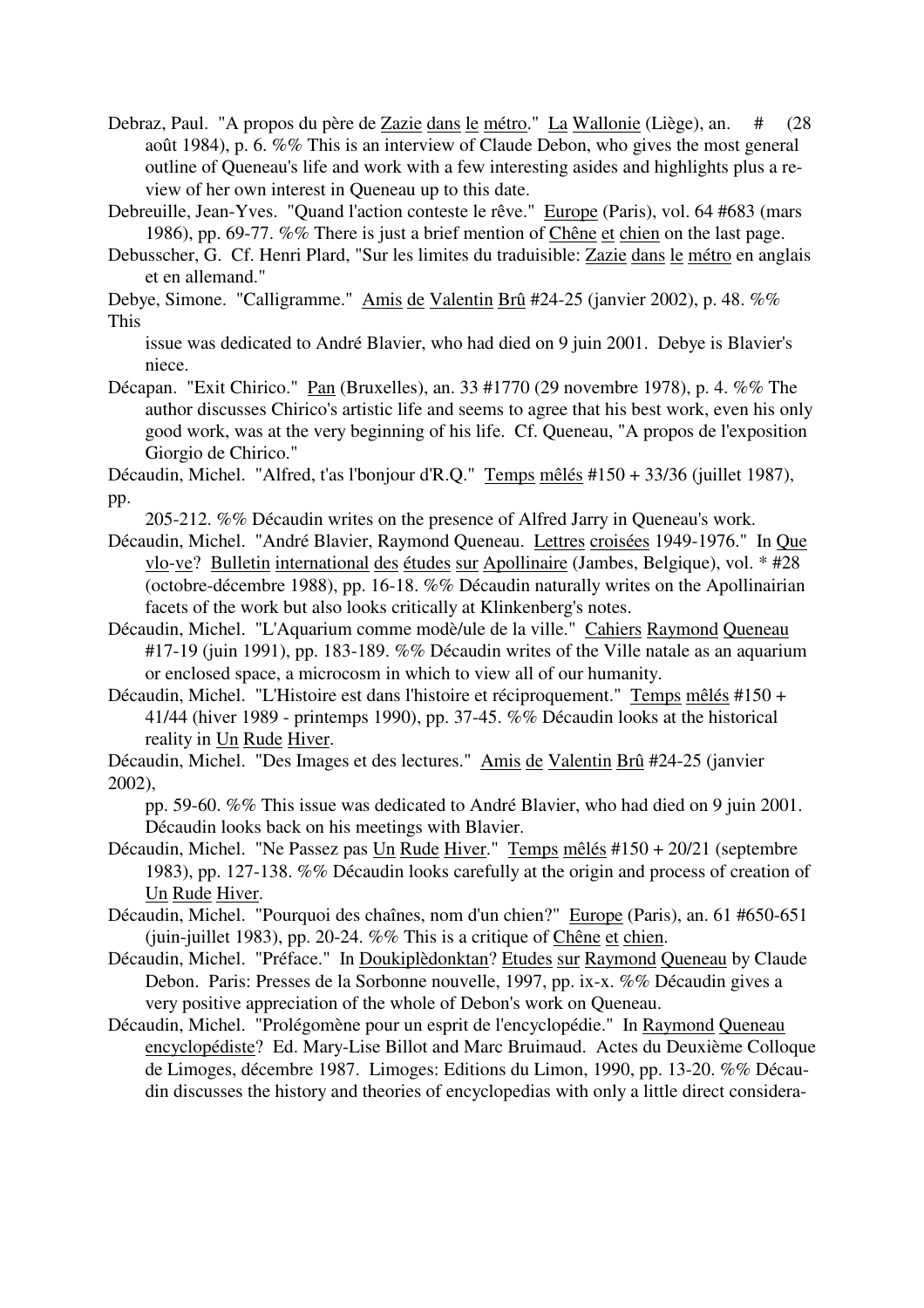tion of Queneau's work.

- Décaudin, Michel. "Queneau 'pataphysicien." Trousse-Livres (Paris), vol. \* #55 (décembre 1984), pp. 25-26. %% This is only an extremely popular and basic presentation of Queneau's involvement with 'pataphysics.
- Décaudin, Michel. "Raymond Queneau et le langage cinématographique." Temps mêlés #150 + 57/60 (automne 1993), pp. 196-203. %% This is pretty much what the title indicates. Cf. Hong Adèle Zhu, "Les Techniques romanesques de Raymond Queneau et leurs rapports avec l'art cinématographique (l'exemple du Chiendent)."
- Décaudin, Michel. "Une Rencontre ou plus?" Cahiers Raymond Queneau #12-13 (juillet 1989), pp. 77-78. %% A few lines from Roger Vitrac resemble Exercices de style.
- Décaudin, Michel. "Le Sonnet à Queneau." Temps mêlés #150 + 25/28 (mai 1985), pp. 265- 270. %% Décaudin analyzes Queneau's use of this structure and his variations on it in several of his collections of poems.
- Décaudin, Michel. "Sur le roman en vers au XX<sup>ième</sup> siècle." In Typologie du roman (Actes du colloque organisé par l'Université de la Sorbonne nouvelle [Paris III] en collaboration avec l'Université de Wroclaw, à Paris les 24-26 janvier, 1983). Romanica wratislaviensia (War-szawa), vol. 22 #\* (\* 1984), pp. 225-235. %% There is just a mention of Chêne et chien on p. 22.
- Décaudin, Michel, ed. Anthologie de la poésie française du XX<sup>e</sup> siècle. Vol. I. Pref. Claude Roy. Collection "Poésie," #345. Paris: Gallimard, 1983. %% This includes (pp. 402- 407) Les Ziaux: "L'Amphion," "Les Chiens d'Asnières," and "L'Explication des métaphores" and L'Instant fatal: "Un poème c'est bien peu de chose..." and "Je crains pas ça tellment."
- Décaudin, Michel, ed. Anthologie de la poésie française du XX<sup>e</sup> siècle. Vol. I. Pref. Claude Roy. Collection "Poésie," #344-345. Paris: Gallimard, 2000. %% This includes (pp. 444- 449) Les Ziaux: "L'Amphion," "Les Chiens d'Asnières," and "L'Explication des métaphores" and L'Instant fatal: "Un poème c'est bien peu de chose..." and "Je crains pas ça tellment."

Décaudin, Michel. Cf. Astrid Bouygues and Daniel Delbreil, "Claude Simonnet face à l'oeuvre

- de Raymond Queneau," pp. 69-70; Marc Dominicy, "Notes sur le parallélisme négatif"; Marion Lévy, "Procédés et fonctions de l'humour à travers Le Dimanche de la vie de Raymond Queneau"; Monique Pichat, "Etude de Bâtons, chiffres et lettres de Raymond Queneau"; Queneau and André Blavier, Lettres croisées 1949-1976, pp. 228, 263, 267, and 378 (note 330); Claude Rameil, "Raymond Queneau au Collège"; Carol Sanders, "Langage et roman moderne: L'Exemple de Raymond Queneau."
- Decaunes, Luc. CR of Bucoliques. Cahiers du Sud (Marseille), an. 35 #287 (1<sup>ier</sup> semestre 1948), pp. 150-152. %% Decaunes's review has very sharp but mixed comments on this collection.
- Decaunes, Luc. CR of L'Instant fatal. Cahiers du Sud (Marseille), an. 36 #294 (1<sup>ier</sup> semestre 1949), pp. 327-328. %% Decaunes has good words for Queneau and his other work, but not for this volume of poetry.
- Decaunes, Luc. "Présentation d'un incrédule." In his Poésie au grand jour: Regards sur la poésie contemporaine. Seyssel (Haute-Savoie): Editions du Champ Vallon, 1982, pp. 254- 255. %% Decaunes uses sentences (and more) from both of his Cahiers du Sud reviews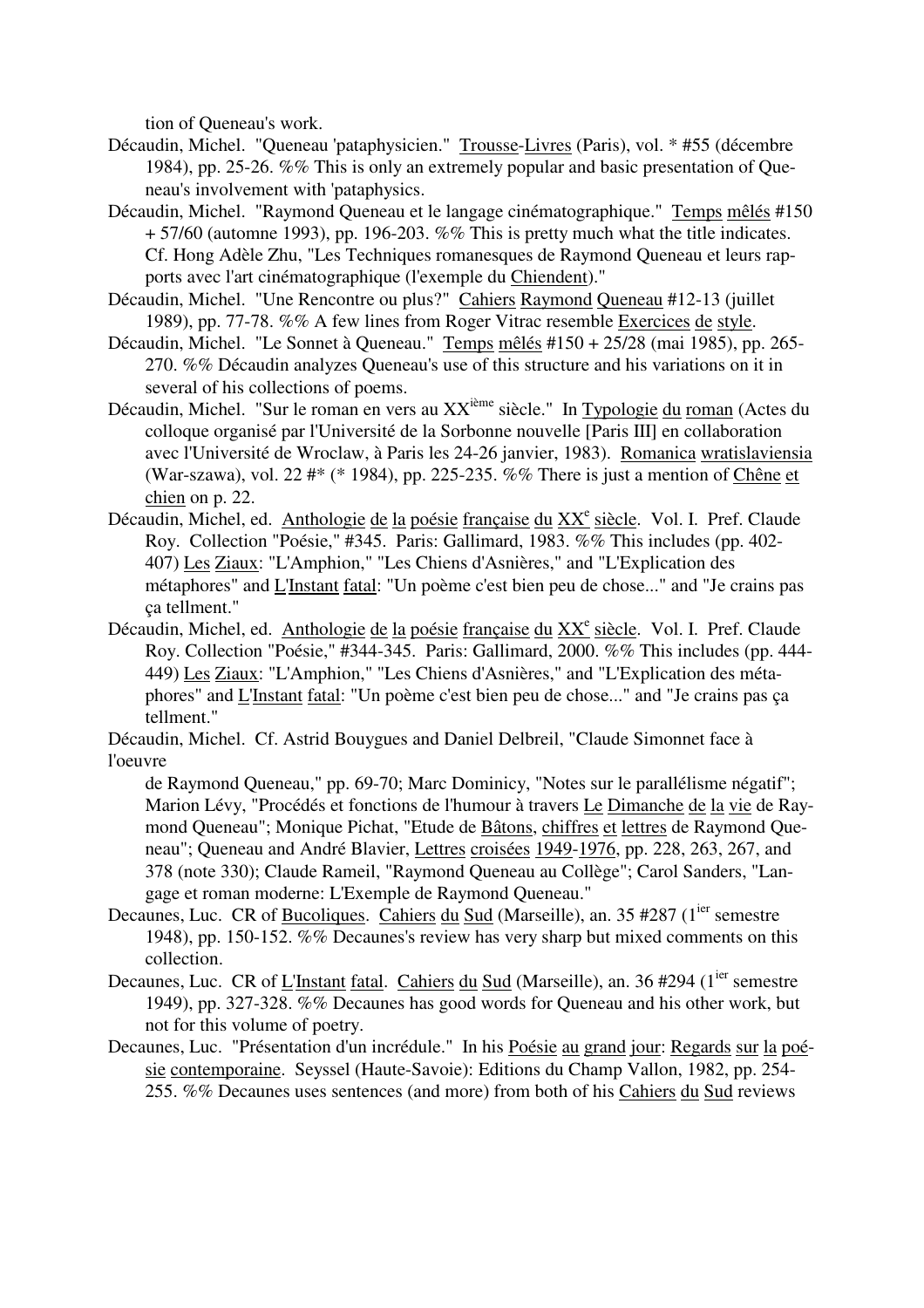but has created a much more complete consideration of Queneau than might be expected from that.

- Decaux, Alain. "Chez Agnès Capri, les 'Masques nus' joueront bientôt du Pirandello." Quatre et trois (Paris), an. \* #66 (27 mars 1947), p. 7. %% The author announces the coming production of "En passant" and says that it was originally written to accompany "Huis clos" at the Vieux-Colombier.
- Dechifre, Pierre. "Quen'eau, Quen'eau!" Cité (Le Havre), vol. \* #20 (janvier 1987), pp. 37-40. %% This is a general look at Queneau but which concentrates on his "enracinement" in Le Havre.
- Decimo, Marc. Jean-Pierre Brisset, Prince des penseurs, inventeur, grammairien et prophète. Paris: Ramsay, 1986. %% This is a biography of Brisset which only seems to mention Queneau in a short bibliography at the end but also has Queneau's "La Théologie génétique de J. P. Brisset" on pp. 578-587.

de Decker, Jacques. "Aux Midis de la poésie: Queneau! Queneau!" Le Soir (Bruxelles), an. 90

#45 (22-23 février 1976), p. 9. %% Jean-Marie Klinkenberg had presented Queneau at this forum, and de Decker comments (well) on the nature of Queneau's work.

de Decker, Jacques. "C'est la fête à Queneau!" Le Soir (Bruxelles), an. \* #153 (3 juillet 2002),

"Magazine des arts et du divertissement," p. 6. %% De Decker reviews the first volume of novels in the Pléiade Oeuvres complètes de Raymond Queneau as well as Anne-Isabelle Queneau's Album Raymond Queneau. He has nothing special to say.

de Decker, Jacques. "Jean Tardieu et Raymond Queneau. Le Comique et les deux messieurs."

Le Soir (Bruxelles), an. 92 #51 ( $1^{ier}$  mars 1978), p. 20. %% This article concerns Les Derniers Jours.

- de Decker, Jacques. "Queneau, à dormir debout ou à coucher dehors." Le Soir (Bruxelles), an. 96 #21 (26 janvier 1982), p. 16. %% De Decker supposedly reviews Contes et propos but almost doesn't even mention this work; he concentrates instead on Queneau's verbal acrobatics.
- de Decker, Jacques. "Queneau soldat." Le Soir (Bruxelles), an. 100 #188 (14 août 1986), p. 31. %% De Decker, in reviewing Queneau's Journal 1939-1940, looks more at the surprising tone than at the contents.
- de Decker, Jacques. "Raymond Queneau: La Poésie à n'en plus finir." Le Soir (Bruxelles), an. 103 #255 (2 novembre 1989), p. 35. %% In announcing the appearance of the first volume of Queneau's complete works in the Pléiade edition, de Decker concentrates almost exclusively on the nature of Queneau's poetry.
- de Decker, Jean. "Zazie dans le métro au Rideau: Qu'est-ce qu'on prend son pied!" Le Soir (Bruxelles), an. 96 #269 (21 novembre 1982), p. 35. %% De Decker really likes this stage production of the novel. Cf. Fr. M., "Au Rideau de Bruxelles: Bernard Damien met en scène Zazie dans le métro"; Francis Matthys, "Au Rideau de Bruxelles Zazie dans le métro."
- Decock, Jean. "Entretien avec Louis Malle: Un Cinéma du regard." French Review (Champaign, Illinois), vol. 63 #4 (march 1990), pp. 671-678. %% Malle just mentions his production of Zazie dans le métro on p. 674.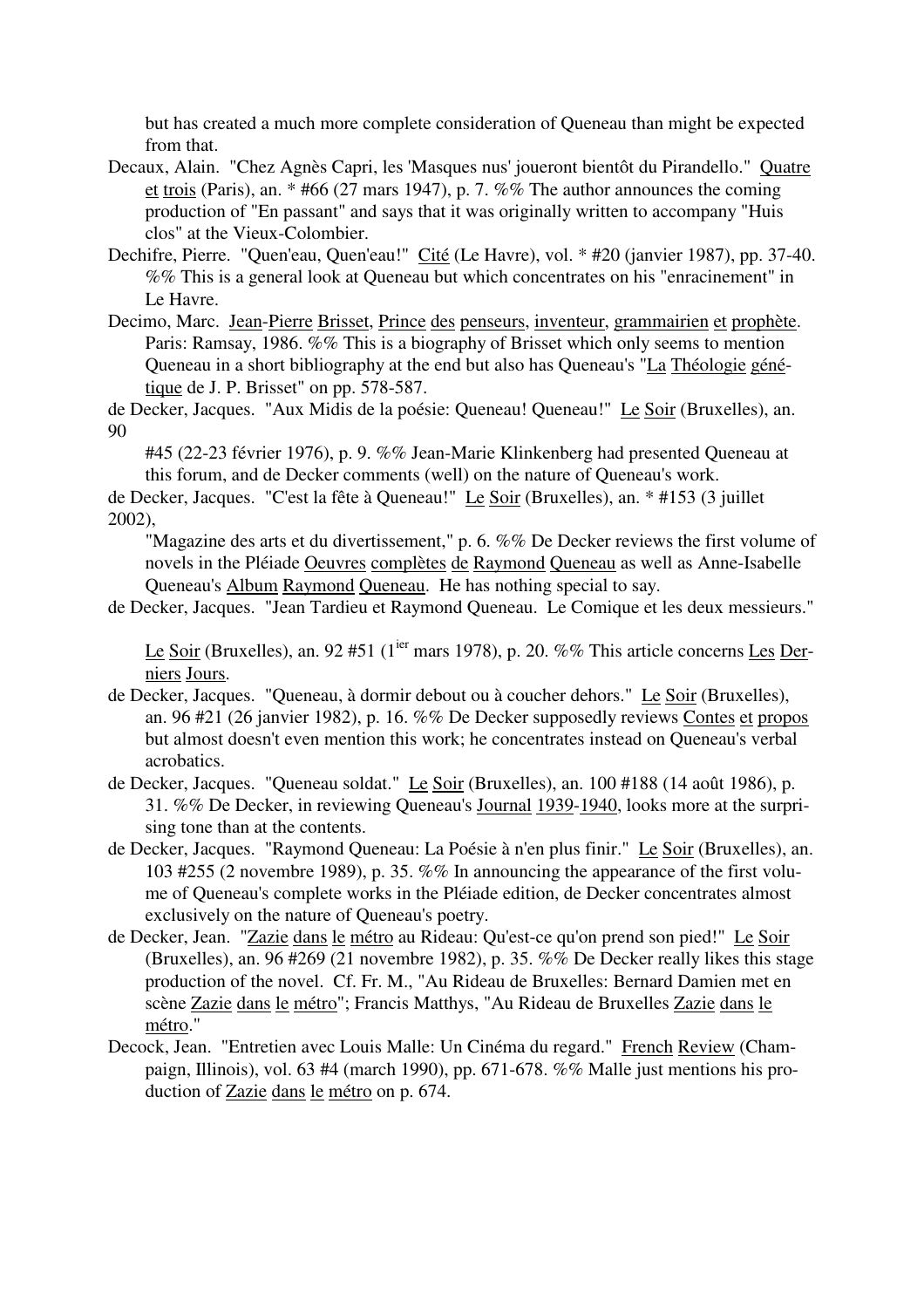Décriaud, Roland. Cf. Chevalier, Brigitte, Roland Décriaud, Marie-France Sculfort, and Alain

Trouvé, ed. Lire à loisir. Textes français: 3<sup>ième</sup>; Brigitte Chevalier, Roland Décriaud, Marie-France Sculfort, and Alain Trouvé, ed. Lire à loisir. Textes français: 4<sup>ième</sup>.

Dedet, Christian. "Queneau par Jacques Bens." La Revue de Paris (Paris), vol. 70 #1 (janvier 1963), p. 143. %% Dedet writes a brief but positive review.

d'Dée. Cf. Queneau, "Carte postale" and "Lettre" to Boris Vian.

Defays, Jean-Marc. "En deçà et au-delà du carnavalesque: Le Cas des Enfants du Limon de Raymond Queneau." Temps mêlés #150 + 65/68 (printemps 1996), pp. 27-40. %% Defays takes a most interesting look at the structure and signification of Les Enfants du Limon.

Defays, Jean-Marc. "Enjeux et stratégies du discours dans l'oeuvre d'Alphonse Allais." PhD at

Université de l'état à Liège, 1989. Dissertation Abstracts International (Series C), vol. 52 #1 (spring 1991), p. 13. %% Defays describes Allais's work as announcing the writings of such authors as Queneau, Calvino, and Borges.

Defontenay. Cf. Queneau, "Defontenay."

- Defourny, Michel. "Machines à écrire." Lectures (Liège), an. 20 #113 (mars-avril 2000), pp. 47-49. %% Defourny describes this interactive CD with more detail than most reviews offer.
- Degan, C. "Queneau-la-Joie aux midis du Rideau." Le Soir (Bruxelles), an. 90 #107 (7 mai 1976), p. 8. %% This is a short and positive review of a theater production of Les Exercices de style at the Rideau theater in Bruxelles.
- Degand, Léon. "Pour vaincre la mauvaise humeur." Le Soir (Bruxelles), an. 61 #180 (30 juin 1947), p. 2. %% Degand is positive but not unusual in his review of Queneau's Exercices de style.
- Degott, Bertrand. Cf. Alison Rice, CR of Bertrand Degott and Marie Miguet-Ollagnier's Ecritures de soi: Secrets et réticences; Regina Lubas-Bartoszynska, "Raymond Queneau. Le Moi intellectuel dans les Journaux."

Degrave, Michèle, ed. Raymond Queneau. Evreux: Bibliothèque municipale, 1983. %% This is the catalogue of the february 1983 exposition.

- Deguy, Michel. "Aux Heures d'affluence." Nouvelle Revue française (Paris), vol. 68 #406 (novembre 1986), pp. 17-28. %% Deguy has written several very allusive pages regarding something which escapes me entirely. He includes the sentence "La Samothrace n'est pas une De Dion Bouton, l'autobus de Severini va abriter le béret de Queneau."
- Deguy, Michel. Le Comité. Seyssel (Haute-Savoie): Champ Vallon, 1988. %% Rather than a history or a study of his life as a member of Gallimard's "comité de lecture," Deguy reflects on the attitudes and ethos of the group. Queneau appears here and there, of course, but in a rather distanced manner. Cf. Anonymous, "La Colère de Michel Deguy" and CR of Michel Deguy's Le Comité.
- Deguy, Michel. "Exercices de style (Queneau)." In his Choses de la poésie et affaire culturelle. Paris: Hachette, 1986, pp. 174-195. %% Deguy's article includes the "prière d'insérer" for Exercices de style (p. 174) in an article consecrated to the Exercices.

Deguy, Michel. Cf. Michel Lécureur, Raymond Queneau, p. 438.

Deharme, Lise. Cf. Jacques Bens, CR of Lise Deharme's Laissez-moi tranquille...; Michel Lé-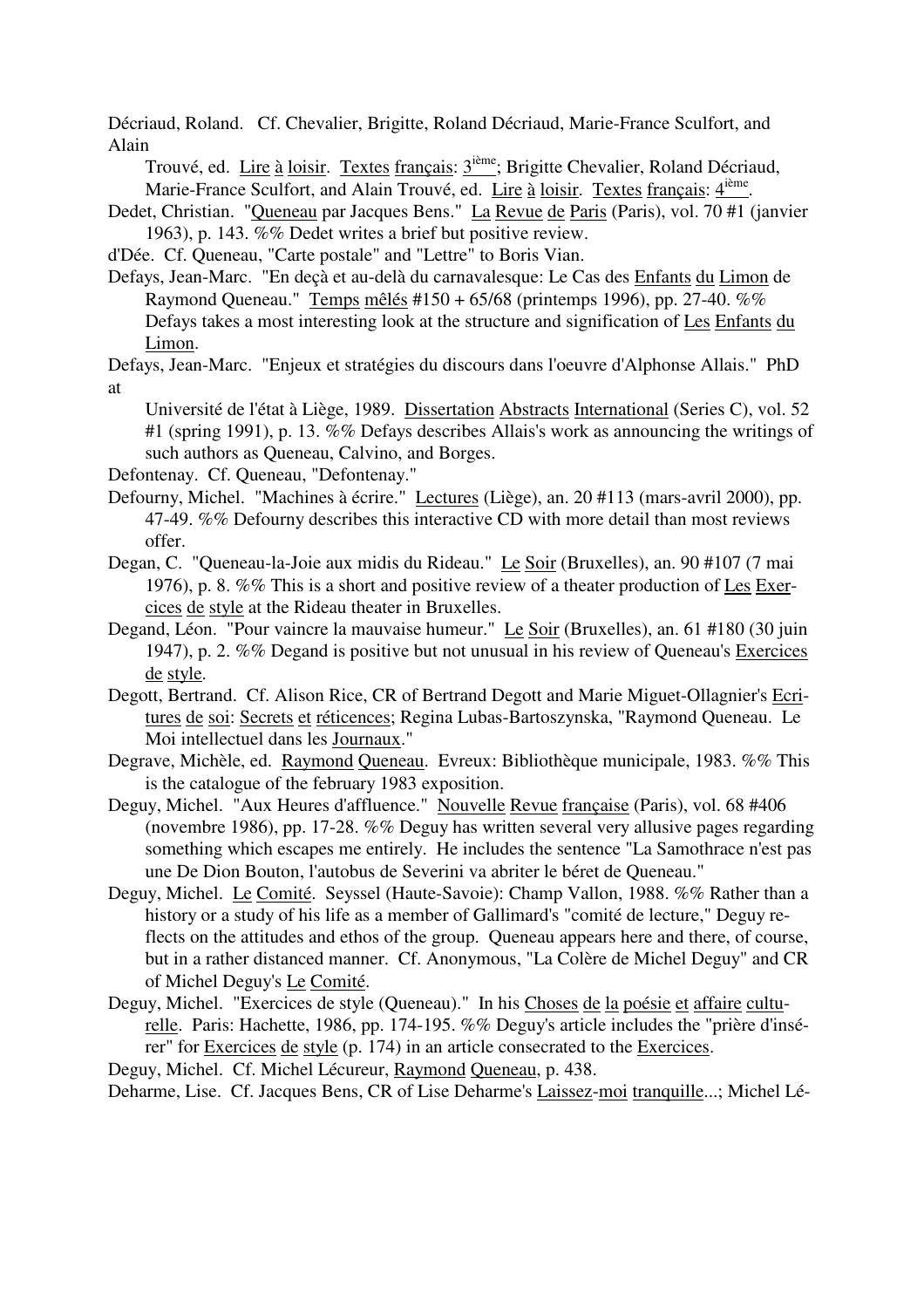cureur, Raymond Queneau, pp. 56, 347, 360, 366, and 481; Queneau and André Blavier, Lettres croisées 1949-1976, pp. 48 and 384 (note 394); France Roche, "Les Histoires de France Roche."

Deharme, Lise. She was born Anne-Marie Hirtz.

- Del Giudice, Daniele. "E l'impiegata sedusse i rebelli." Panorama (Milano), an. 20 #967 (29 ottobre 1984), pp. 15-16. %% Del Giudice reviews Troppo buoni con le donne.
- Del Ponte, Monique. "La Représentation du réel dans Les Fleurs bleues de Raymond Queneau." Mémoire de maîtrise. Directeur Bernard Magné. Toulouse: Université de Toulouse-le-Mirail, 1982. %% The title is a moderately accurate description of this work.
- Delacampagne, Christian. "Italo Calvino, classique romantique." Le Monde (Paris), an. 36 #10849 (16 décembre 1979), pp. xvi-xviii. %% Delacampagne makes several references to Calvino's relationship to Queneau. An extract was published in Amis de Valentin Brû #13-14 (novembre 1980), p. 31.
- Delacampagne, Christian. "Jean Piel et ses 'pierres rares'." Le Monde (Paris), an. 38 #11301 (31 mai 1981), pp. xi and xiv. %% Delacampagne makes just a brief mention of Queneau.
- Delacampagne, Christian. "Kojève, le voyageur curieux." Le Monde (Paris), an. 47 #14032 (9 mars 1990),"Livres - Idées," p. 23. %% Delacampagne reviews Dominique Auffret's biography of Kojève and gives some details both on Kojève and on the well-known seminar.

Delain, Michel. Cf. Danièle Heymann and Michel Delain, "Nouvelle Vague: Quatre

Mousque-

taires vingt ans après."

Delamotte, Jean-Paul. Cf. Queneau, "Loup hivernal."

- Delas, Daniel. Cf. Michael Riffaterre, Essais de stylistique structurale.
- Delattre, Pierre. "Le Français et les laboratoires de langue." Esprit (Paris), an. 30 #311 (novembre 1962), pp. 595-603. %% Delattre speaks of the orality of language and how important this is in regard to language learning. He cites Bâtons, chiffres et lettres in this regard.
- Delaunois, Alain. "Les Angoisses de Queneau." La Cité (Bruxelles?), an. # (25 août 1986), p. 24. %% Delaunois has some very interesting comments on Queneau's Journal 1939-1940, notably in remarking that it was expurgated.
- Delaunois, Alain. "Avec Queneau, préparez-vous à un rude hiver!" La Wallonie (Liège), an. 65 #\* (7-8 janvier 1984), p. 22. %% Delaunois announces both the appearance of the documents from the Verviers colloquium of august 1982 and the coming colloquium, to be held at the end of august, 1984. Cf. also Delaunois, "Rude Hiver avec Queneau."

Delaunois, Alain. "Documents Queneau." La Cité (Bruxelles), an. 3 #37 (13 septembre 1990),

p. 58. %% Delaunois points briefly at all the elements of Queneau study on the current scene.

- Delaunois, Alain. "Du neuf et des inédits après le deuxième colloque Queneau." La Wallonie (Liège), an. 65 #\* (3 octobre 1984), p. 6. %% Delaunois gives a fairly pedestrian summary of the august 1984 colloquium in Verviers.
- Delaunois, Alain. "Encylopédie des délirants." Le Soir (Bruxelles), an. \* #2 (3 janvier 2001), "Magazine des arts et du divertissement," p. 7. %% Delaunois gives a quite positive review to this new edition of Blavier's work.
- Delaunois, Alain. "Jean Queval, une somme." La Cité (Bruxelles), an. 37 #237 (11-12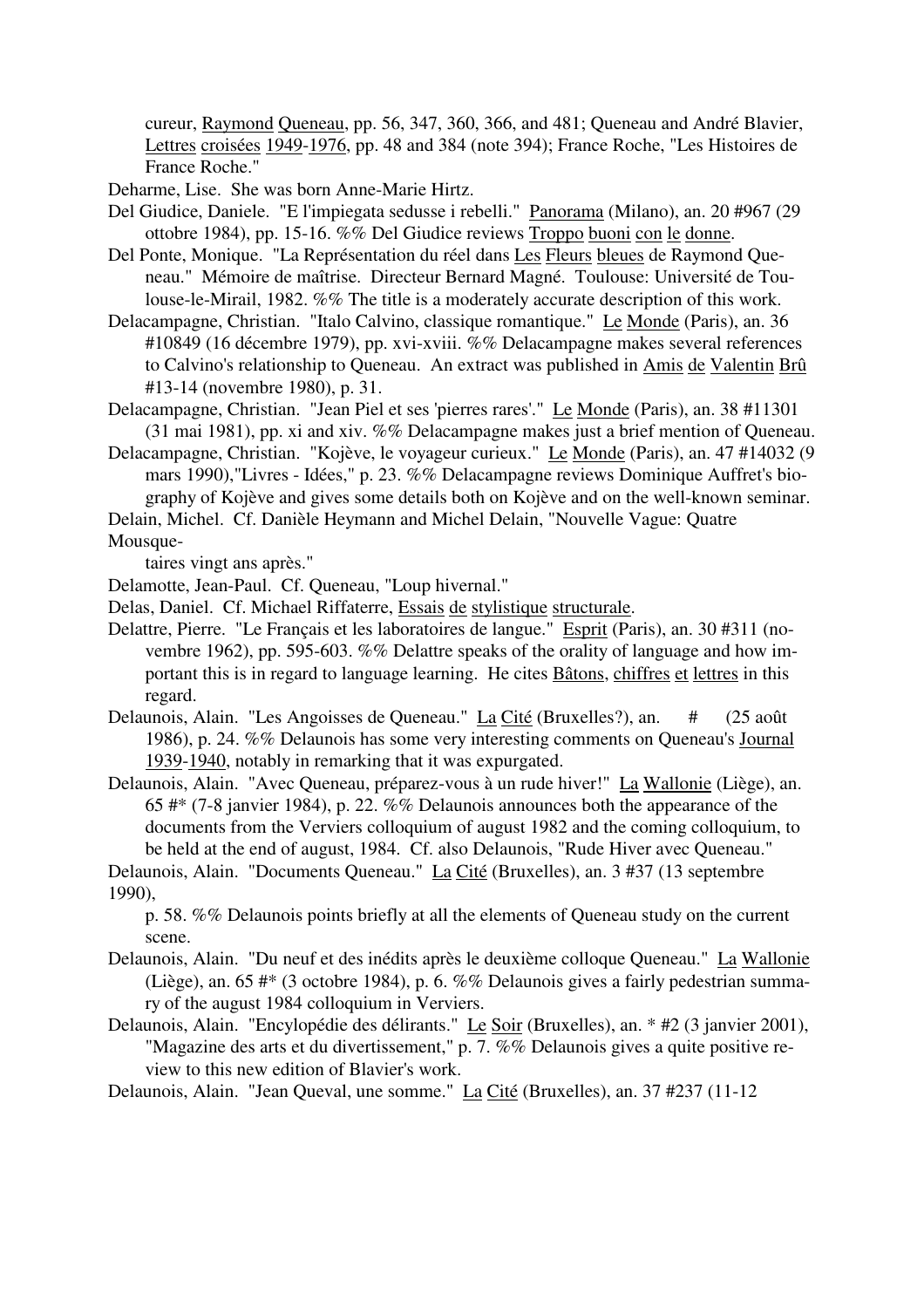octobre

1986), p. 28. %%

- Delaunois, Alain. "Kisekeno?" La Cité (Bruxelles), an. 1 #49 (22 décembre 1988), p. 66. %% Delaunois announces Jacques Jouet's Raymond Queneau.
- Delaunois, Alain. "Littérature potentielle." La Cité (Bruxelles), an. 2 #11 (16 mars 1989), p. 65. %% Delaunois gives a very short presentation of the Oulipo in announcing the publication of the Oulipo Atlas.
- Delaunois, Alain. "Premières fois." Amis de Valentin Brû #24-25 (janvier 2002), pp. 43-44. %% This issue was dedicated to André Blavier, who had died on 9 juin 2001. Delaunois recounts several moments which he passed with Blavier.
- Delaunois, Alain. "Queneau comme on ne l'imagine pas." La Cité (Bruxelles), an. 2 #49 (7 décembre 1989), p. 64. %% Delaunois touches on all sorts of aspects of Queneau's work in introducing the first volume of his Oeuvres complètes.

Delaunois, Alain. "Queneau en son temps." La Cité (Bruxelles), an. 38 #219 (19-20 septembre

1987), p. 26. %% Delaunois announces the appearance of Temps mêlés #150 + 33-36, which contains the acts of the Verviers colloquium of 25-27 août 1986.

- Delaunois, Alain. "Rude Hiver avec Queneau." La Meuse (Liège), an. # (17 janvier 1984), p. . %% Delaunois summarizes the 1982 Verviers colloquium, whose acts were just appearing in print in Temps mêlés, and announces the next colloquium for the end of august, 1984. Cf. also Delaunois, "Avec Queneau, préparez-vous à un rude hiver!"
- Delay, Florence. "Autobiographie sans contrainte." Magazine littéraire (Paris), an. \* #260 (dé-

cembre 1988), pp. 85-86. %% Delay reviews Jacques Jouet's Des Ans et des ânes; cf. Florence Noiville, "Le Complexe d'Oulipe."

- Delay, Florence. Cf. Monique Pétillon, "Florence Delay, comédienne et romancière."
- Delbart, Anne-Rosine. "Trois Exercices de style ou l'humour 'des passés'." Temps mêlés #150 + 65/68 (printemps 1996), pp. 171-178. %% Delbart looks at Queneau's humor as rendered by the grammatical structures and vocabulary of the "passé composé," "passé simple," and "imparfait" versions of the "exercices."

Delbourg, Patrice. "Croisière sur l'Oulipo." L'Evénement du jeudi (Paris), vol. \* #115 (15 janvier 1987), pp. 86-89. %% Delbourg gives a popular presentation of the Oulipo.

- Delbourg, Patrice. "Jean Tardieu poète." Les Nouvelles littéraires (Paris), an. # (17 novembre 1983), pp. 38-39. %% Delbourg celebrates Tardieu's eightieth birthday with a poem which mentions Queneau.
- Delbourg, Patrice. "Livres / actualités." L'Evénement du jeudi (Paris), vol. \* #34 (6 juillet 2000), p. 46. %% Delbourg announces the republication of Les Demoiselles d'A by Yak Rivais. This work is a compilation of 750 quotations from 408 authors which uses Queneau 8 times.
- Delbourg, Patrice. "Queneau, Queneau!" L'Evénement du jeudi (Paris), vol. \* #263 (16 novembre 1989), pp. 118-119. %% This is a very general review of Queneau on the appearance of vol. I of his Oeuvres complètes.
- Delbourg, Patrice. "Soyez bref: On vous écrira." Les Nouvelles littéraires (Paris), an. 58 #2721 (24 janvier 1980), p. 25. %% This is a short story about the difficulties of getting published, and it merely mentions the title of Loin de Rueil.